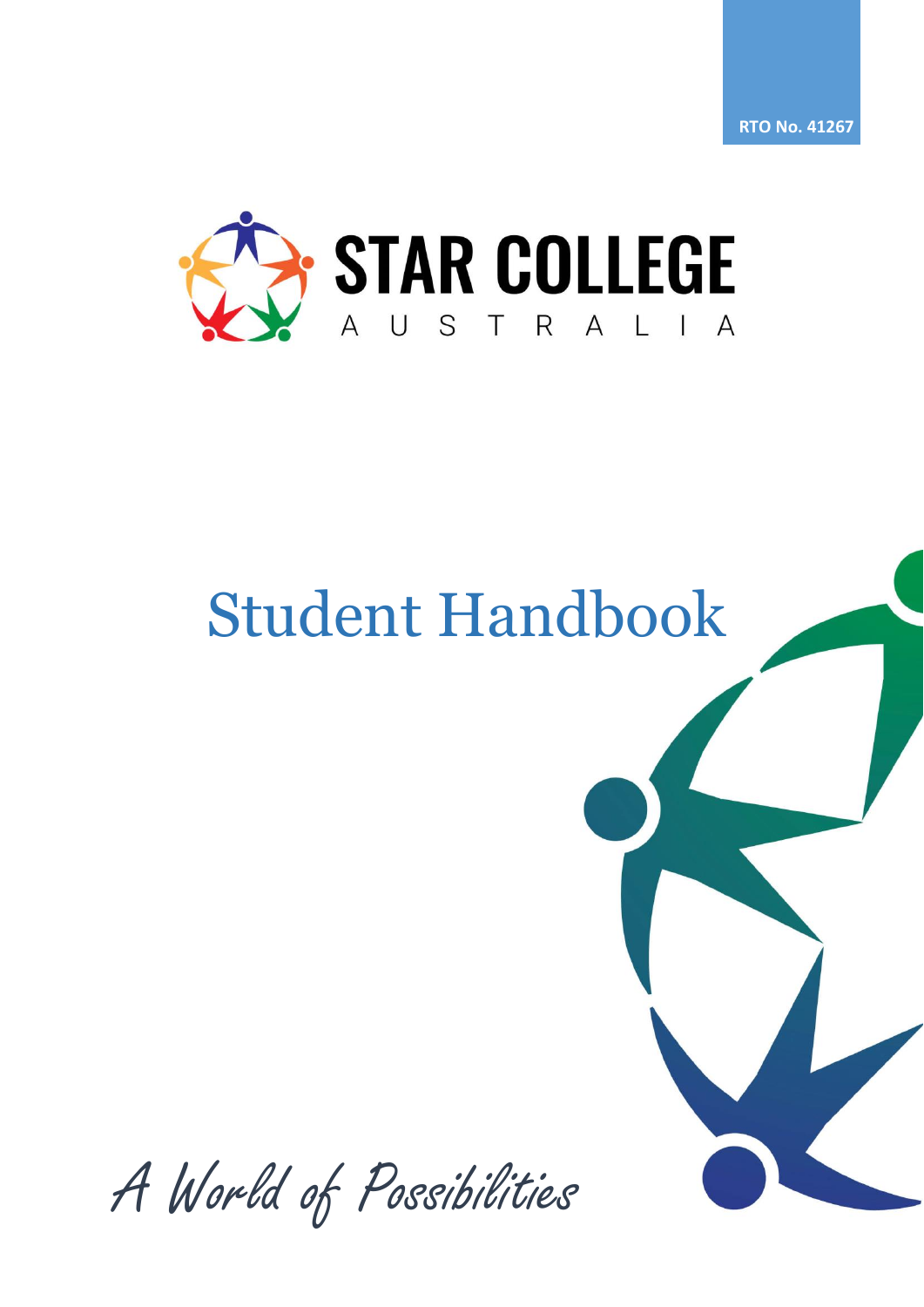# **Enquiries**

If you have further enquiries or need more clarification, please contact our office.

Star College Australia Pty Ltd 173 Beaudesert-Nerang Rd Nerang, QLD 4211

ABN 36606203927 ACN 606203927

Ph: 1300 20 60 00 Email: [admin@starcollegeaustralia.edu.au](mailto:admin@starcollegeaustralia.edu.au) Website: [www.starcollegeaustralia.edu.au](http://www.starcollegeaustralia.edu.au/)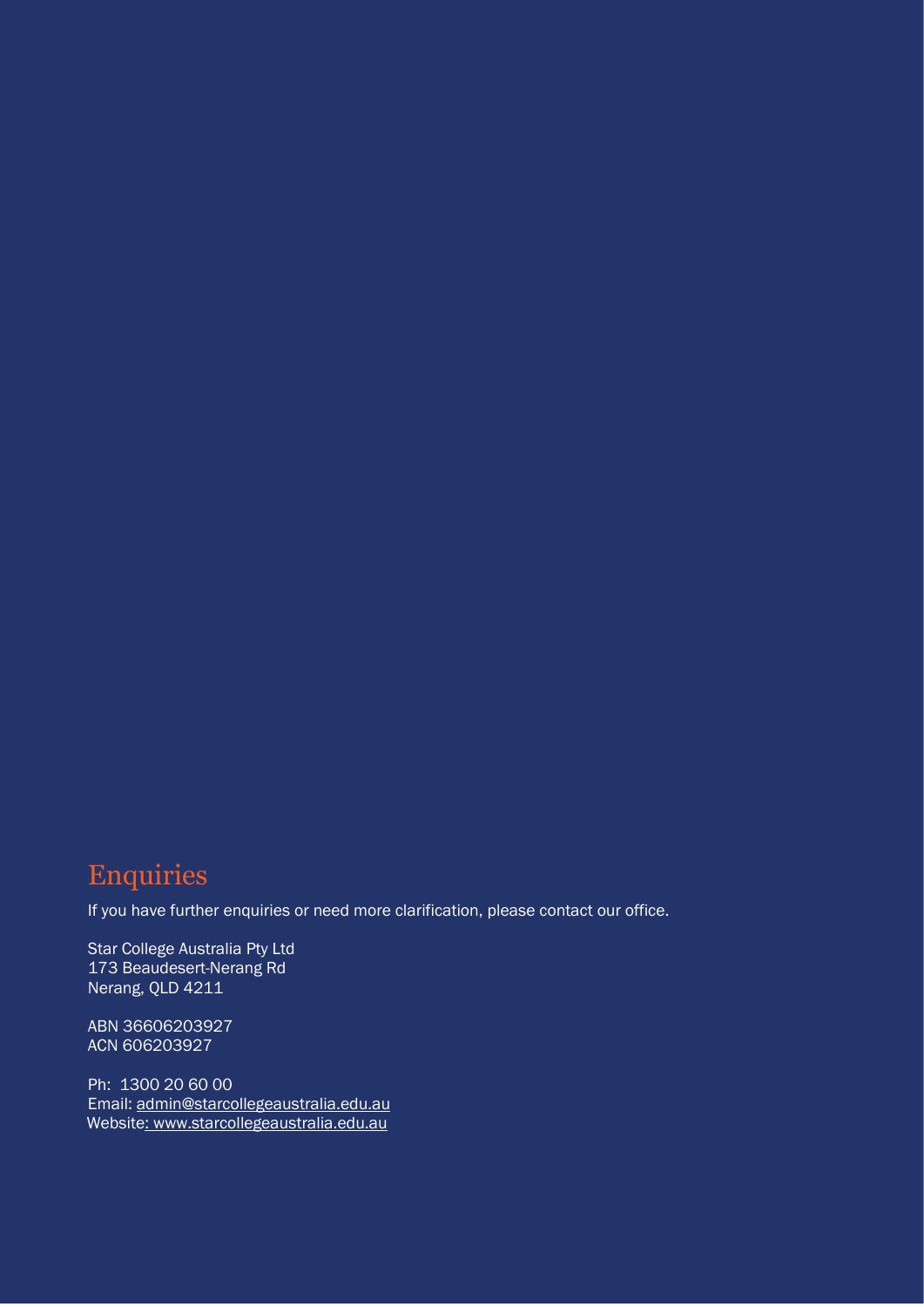

## Contents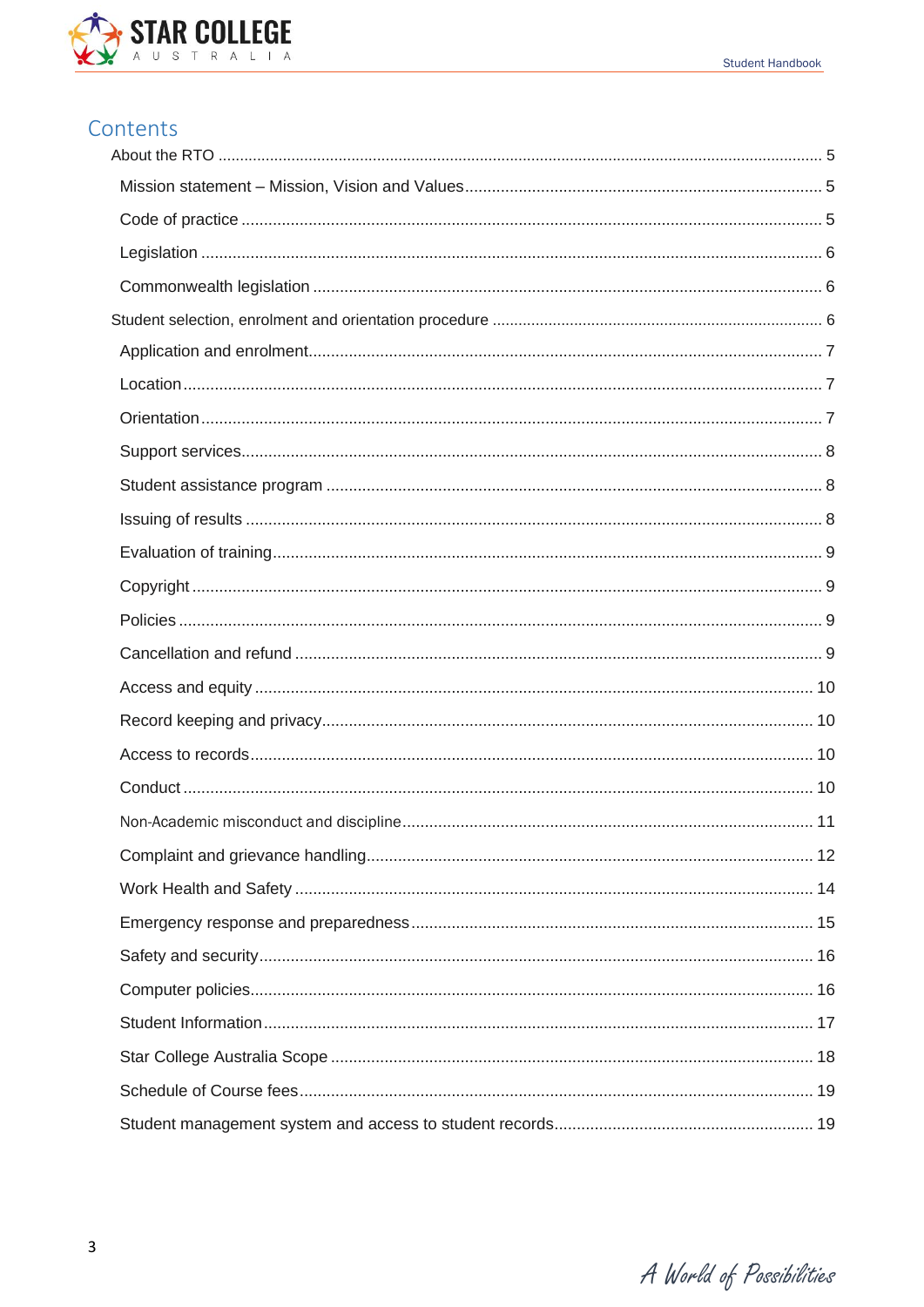

Student Handbook

# Welcome to Star College Australia

Congratulations on taking the first step to achieving your dream of furthering your education.

Star College Australia strives to provide you with a compelling education that broadens your horizons, challenges your perceptions, and gives you the ability to expect nothing less than excellence.

This student handbook provides you with the information you will need throughout your study with Star College Australia. On occasion, amendments may be required to sections of this handbook to ensure it is kept current with policies, legislation and other areas associated with your study.

To help us maintain our high standards, please take time to read this information and complete the Student Handbook Acknowledgement Declaration that accompanies this handbook.

If you have any questions about Star College Australia or our procedures and policies, please feel free to ask any of our friendly staff, by calling 1300 20 60 00

Furthermore, your suggestions are always welcome. We look forward to starting you on your journey of learning and hope to launch you into your future career.

Mission statement – Mission, Vision and Values

Our Mission at Star College Australia is to provide Relevant Education, Inspiring Educators and an Outstanding Experience.

Our Vision is to be recognised as Australia's leading RTO.

Our Values are Determination, Passion, Trust, Growth and Excellence.

Bryce Readley CEO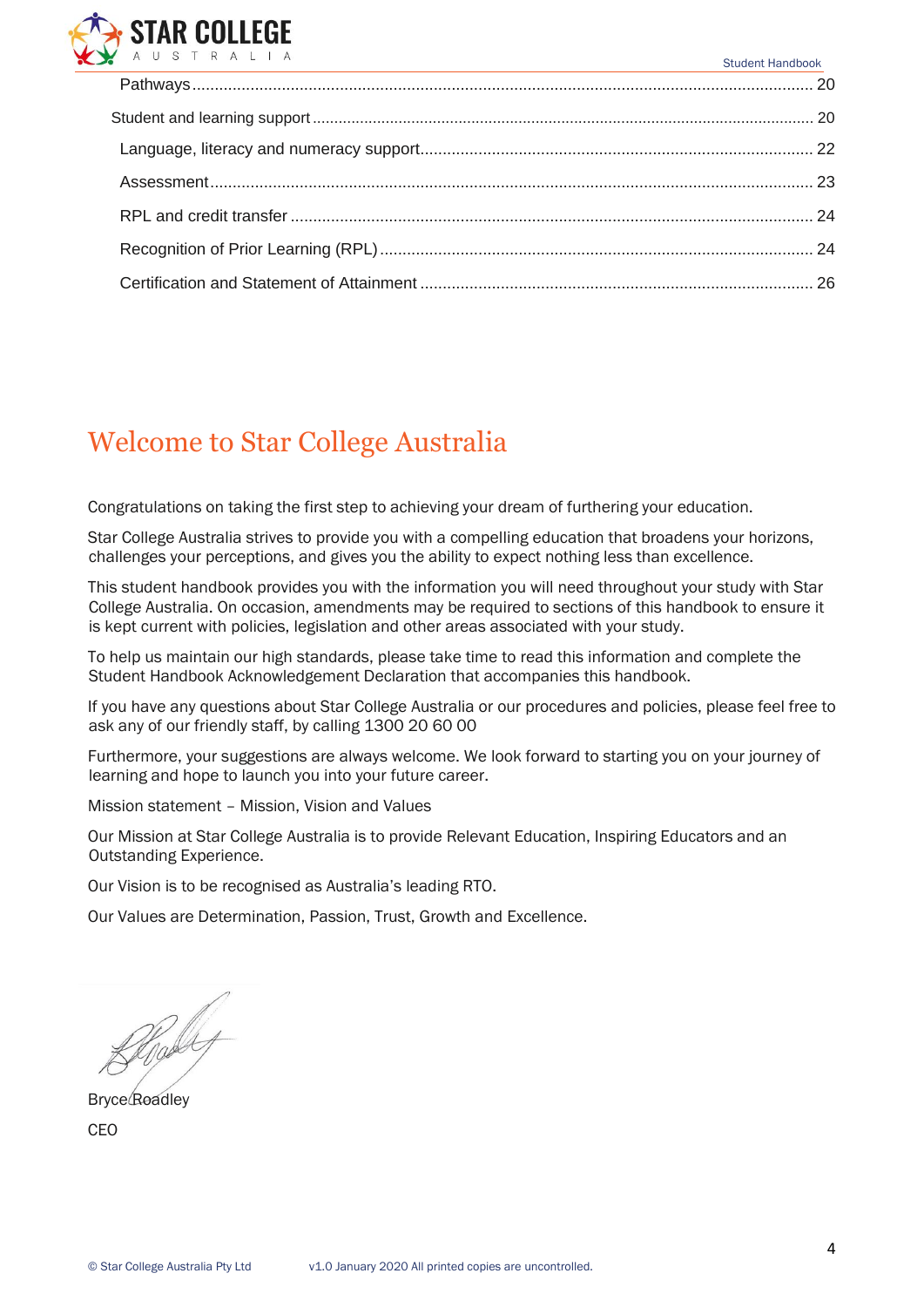

## <span id="page-4-0"></span>About the RTO

Star College Australia Pty Ltd (RTO Code 41267) trading as Star College Australia is a nationally registered training organisation, and as such adheres to the Standards for Registered Training Organisations (RTOs) 2015, under the subsection 185(1) of the National Vocational Education and Training Regulator Act 2011.

## <span id="page-4-1"></span>Mission statement – Mission, Vision and Values

Our Mission at Star College Australia is to provide Relevant Education, Inspiring Educators and an Outstanding Experience.

- **•** Our Vision is to be recognised as an exceptional provider of education, with real learning outcomes for students.
- **•** Our Values are Determination, Passion, Trust, Growth and Excellence.

## <span id="page-4-2"></span>Code of practice

Star College Australia maintains a highly ethical, responsible and committed approach to providing high standards of vocational education and training. Our major objectives include safeguarding the educational interest, welfare of students and staff, while maintaining the standards of our training in line with the Vocational Education and Training (VET) Quality Framework regulated by the Australian Skills Quality Authority (ASQA).

Star College Australia provides staff, tutors and assessors who:

- **•** are qualified and experienced
- **•** act professionally at all times
- **•** are dedicated to providing the highest level of skills, knowledge and training
- **•** treat all students with respect
- **•** undertake their duties with honesty, integrity and diligence
- **•** maintain student confidentially
- **•** conduct fair, valid, flexible and reliable competency-based assessments
- **•** represent Star College Australia ethically at all times.

Star College Australia recruits students in a responsible and ethical manner and provides a caring, happy learning environment where all students, irrespective of age preference and sexual gender, sex, marital status, religious beliefs, ethnicity and nationality receive encouragement and help at all times. Star College Australia and teaching staff are committed to nurturing the individual potential of each student.

- **•** Star College Australia recognises the rights of all students, abides by the anti-discrimination and equal opportunity regulations and ensures all students also abide by these laws.
- **•** Star College Australia treats all students fairly, providing external advice and support when needed.
- **•** Star College Australia provides a grievance handling procedure and opportunities for extending the course without additional cost.
- **•** Star College Australia encourages student feedback at every stage of their course which is acted on for continuous improvement.

A World of Possibilities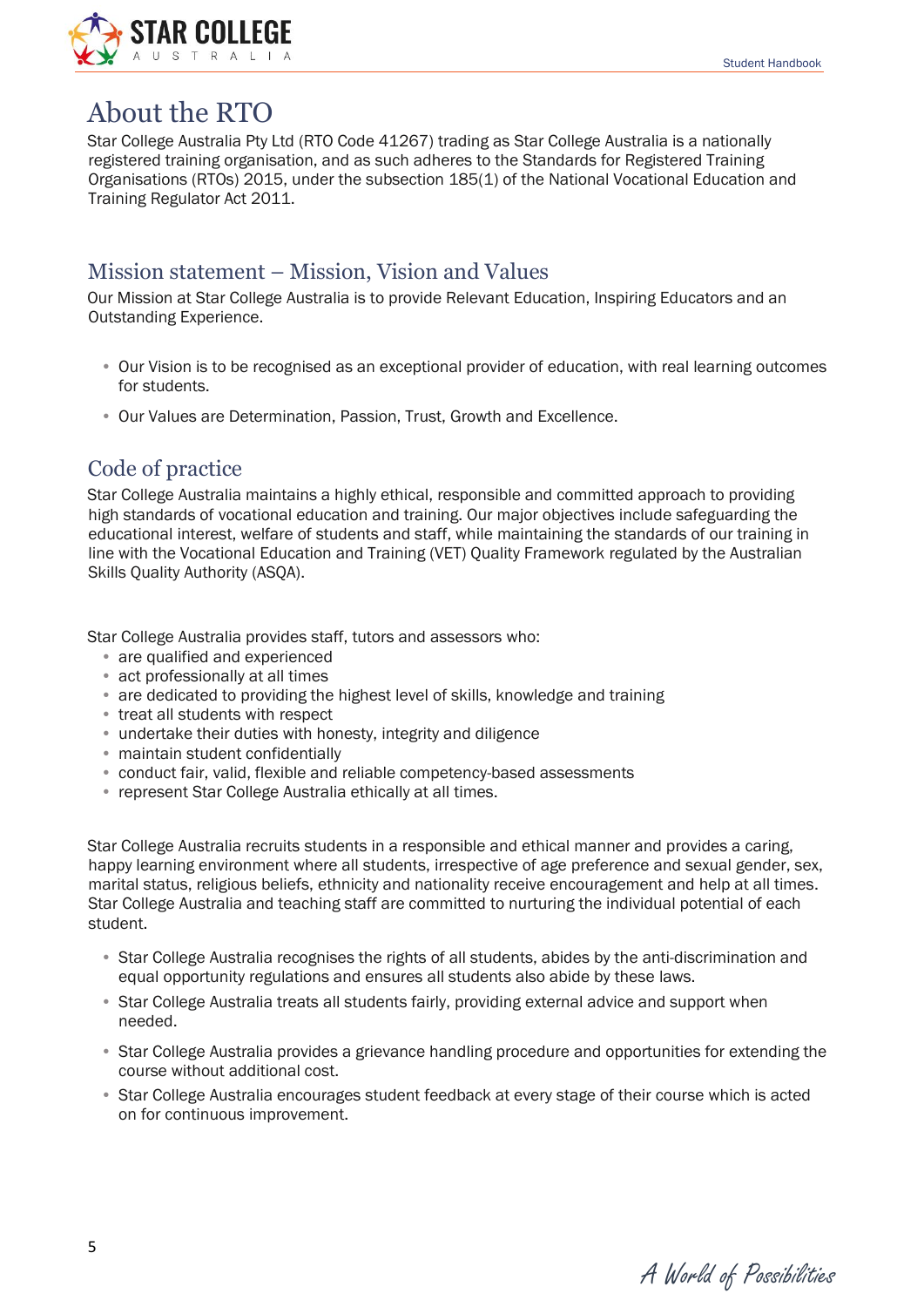

- **•** Star College Australia undertakes to work as a team, and understands and respects the contribution of each team member.
- **•** Star College Australia strives for total student satisfaction with all aspects of training, and takes every opportunity to ensure this occurs and that grievances are resolved fairly.

## <span id="page-5-0"></span>Legislation

We are subject to a range of legislation related to training and assessment as well as general business practice including matters such as your safety, privacy, and rights to name a few. There are also a number of legislative requirements that you will be made aware of throughout your course.

This legislation is continually being updated and all staff are made aware of any changes through our internal improvement processes. If you want to view current legislation please visit the Australasian Legal Information Institute website – www.austlii.edu.au.

The legislation that particularly affects your participation in Vocational Education and Training includes:

## <span id="page-5-1"></span>Commonwealth legislation

- **•** Age Discrimination Act 2004
- **•** Copyright Act 1968
- **•** Disability Standards for Education 2005
- **•** Disability Discrimination Act 1992
- **•** Human Rights and Equal Opportunity Commission Act 1986
- **•** Racial Discrimination Act 1975
- **•** Sex Discrimination Act 1984
- **•** Privacy Act 1988
- **•** Skilling Australia's Workforce Act 2005
- **•** Work Health and Safety Act 2011
- **•** Standards for Registered Training Organisations (RTOs) 2015
- **•** Australian Qualifications Framework (AQF)
- **•** Further Education and Training Act 2014
- **•** Vocational Education and Training Act 2005

# <span id="page-5-2"></span>Student selection, enrolment and orientation procedure

## **Student selection**

Students are selected on merit, (their capability to complete the course) based on the published criteria. Star College Australia ensures that throughout the process of selection and admission, applicants are treated fairly, courteously and expeditiously.

## **Entry requirements**

Our courses are designed so that students of all experience levels and ability are able to benefit from our wide range of foundation, vocational and high-level skills training.

**•** Language, literacy and numeracy (LLN) proficiency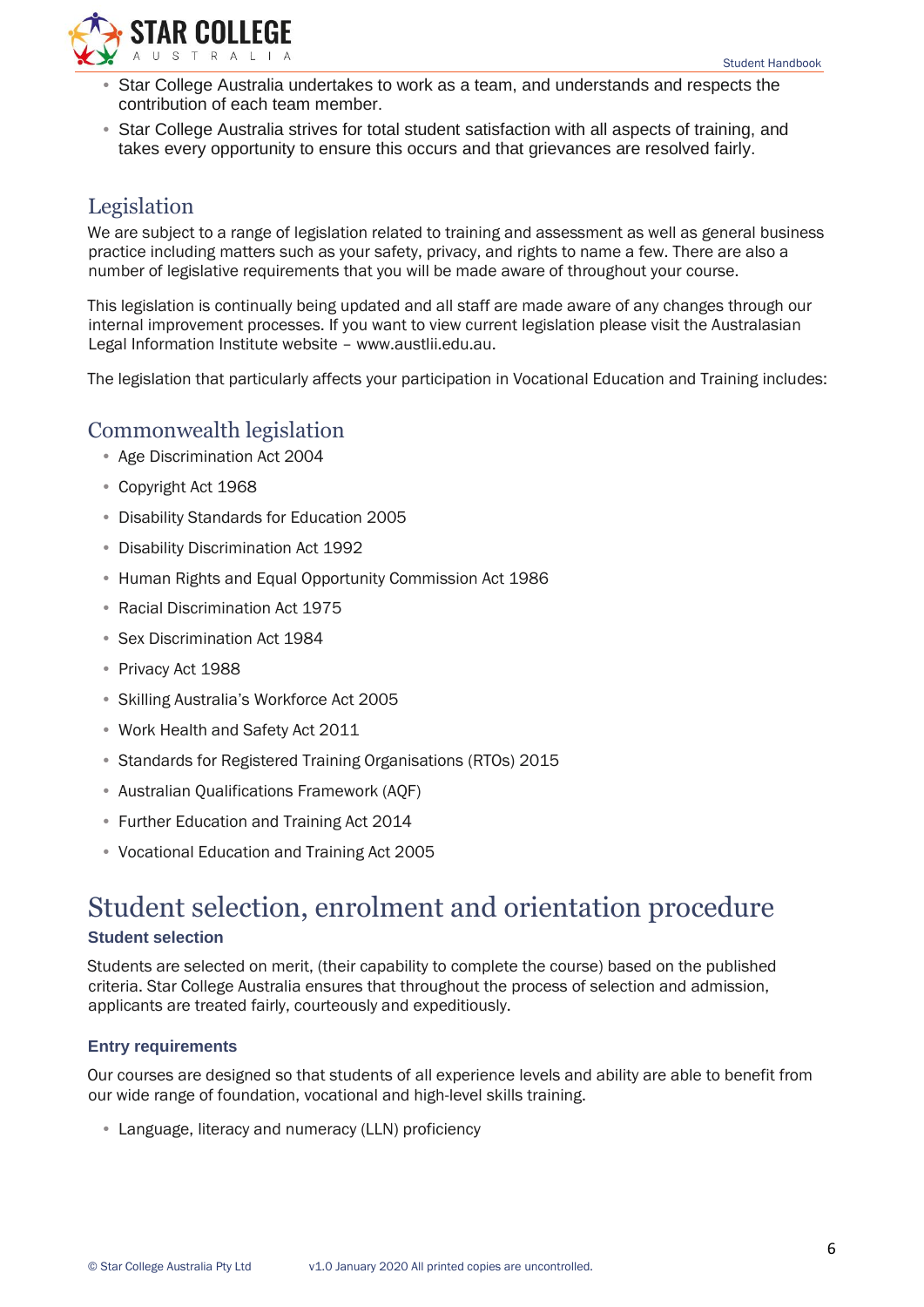

- **•** Computer literacy
- **•** Ability to achieve a Diploma level qualification
- **•** Undertake Pre-enrolment Questionnaire and Interview

## <span id="page-6-0"></span>Application and enrolment

## Step 1

Complete and sign the application form. You will also need to provide your Unique Student Identifier (USI) and relevant supporting documents as required.

#### Step 2

The college will contact you and organise any required paperwork, completion of any outstanding forms, and schedule a time for you to complete your Information Session (IS).

#### Step 3

After the IS you will complete a Pre-enrolment questionnaire and interview. Your application and will be assessed by the college and you will receive notification within five (5) working days if you have been successfully granted a position in your chosen qualification.

#### Step 4

If you have met all entry requirements, you will be provided information of your official start date and the next orientation workshops.

#### Step 5

Your first introductory days of study will include three half-day workshops. You will receive:

• Course resource materials • Student ID.

#### Step 6

An Individual Learning Plan (ILP) and Student Support Plan (if applicable) will be developed by your tutor.

## <span id="page-6-1"></span>Location

Face-to-face training is provided at our Gold Coast and Darwin offices and in other locations we hire professional facilities. In addition, workplace training will be arranged in your workplace or Star College Australia will provide work placement at another venue.

## <span id="page-6-2"></span>**Orientation**

Students are given a full orientation on their commencement day. The orientation program is designed to give you important information that will familiarise you with your college, support services and your course. It will:

- **•** cover the information contained in the Student Handbook, including your rights as a student
- **•** ensure you are familiar with the facilities, classes and resources
- **•** meet your tutors and additional support staff
- **•** outline your course timetable, class requirements and attendance

A World of Possibilities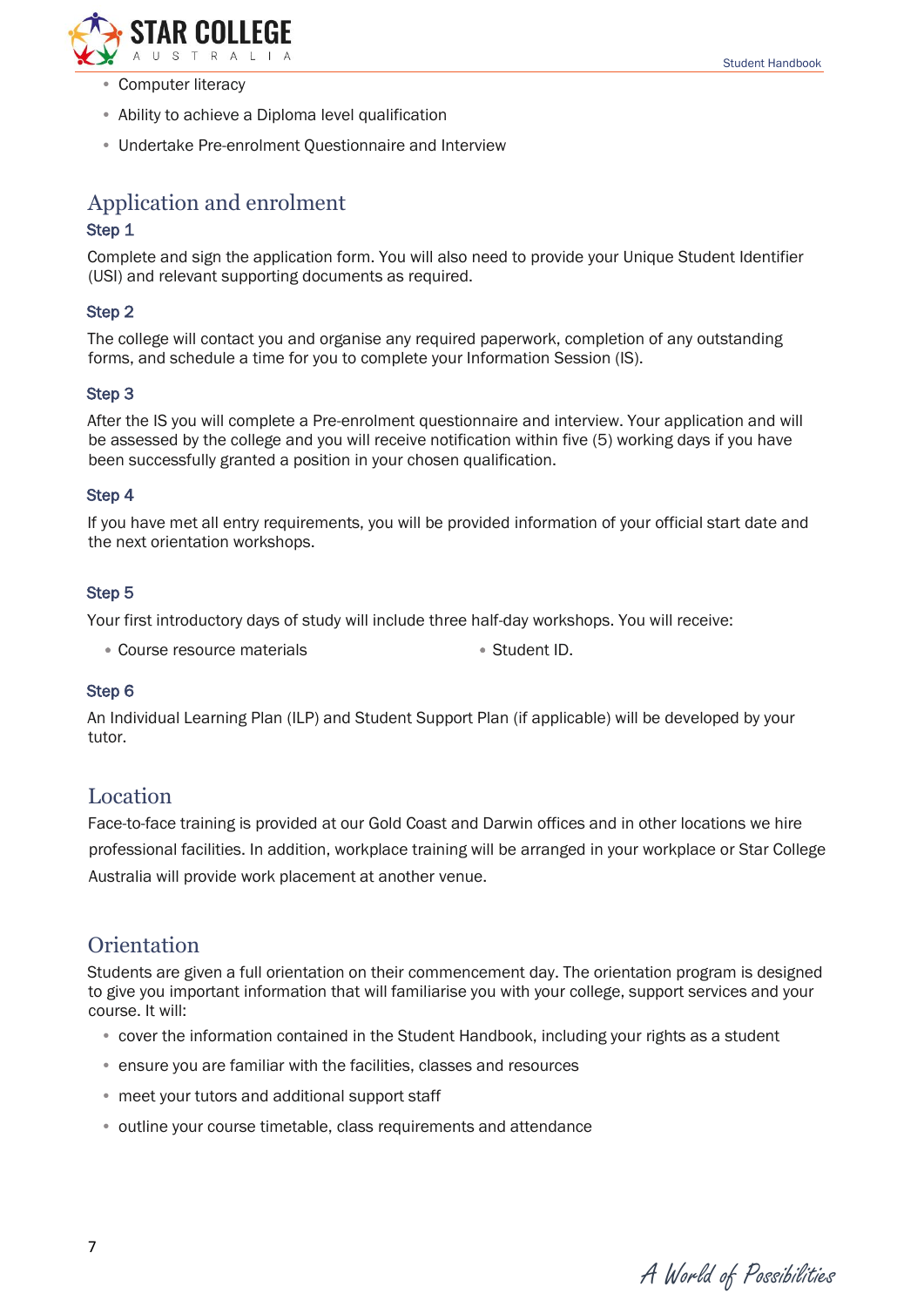

- **•** outline your overall course assessment requirements
- **•** provide you with essential evacuation and emergency plan procedures
- **•** outline where to access more information, as required.

## <span id="page-7-0"></span>Support services

Star College Australia is committed to providing educational and support services to students throughout their study. The nature of the support will be determined based on an assessment of the individual's needs. Once the individual's needs are identified a support plan will be developed. Students who feel or know they require additional support, are encouraged to state this upon enrolment.

The following provides some examples of the support services we provide:

- **•** Language, Literacy and Numeracy (LLN): Assessment methods may be modified to enable individuals to be assessed and alternative assessment options may be provided where special needs are identified.
- **•** English language support: Extra literacy courses may be recommended
- **•** Physical capabilities: Access to classrooms
- **•** Assistive Technology: Increased font size, speech to text or text to speech.
- **•** Additional tutorials: Workshops on presentation skills, report writing and communication.
- **•** Assistance in using technology: Computer software training (Word, Excel, Power Point)

## <span id="page-7-1"></span>Student assistance program

Star College Australia is committed to the well-being of students and supports students to achieve their personal and vocational goals. The Student Assistance Program is a referral service that provides information regarding local services which offer support and advice for a range of issues. The service enables students to access relevant information for the following key areas of wellbeing and welfare concern:

- **•** Grief and loss
- **•** Situational crisis
- **•** Family
- **•** Drugs and alcohol
- **•** Disability services
- **•** Mental illness
- **•** Trauma
- **•** Violence
- **•** Financial hardship
- **•** Challenges relevant to indigenous **Australians**
- **•** CALD issues
- **•** Adolescent
- **•** Accommodation
- **•** Support groups
- **•** Legal advice.

Student information and referral resources are available for students at the Star College Australia campus. Please speak to the College for further information.

## <span id="page-7-2"></span>Issuing of results

In order to be eligible for the qualification, students must be assessed as Competent (C) in all units of competency listed in their course. If students are assessed as Not Yet Competent (NYC) they will be given feedback and asked to resubmit assessment for further consideration. When you have completed a unit of competency your results is entered into our student management system and your evidence is kept on file according to regulatory requirements.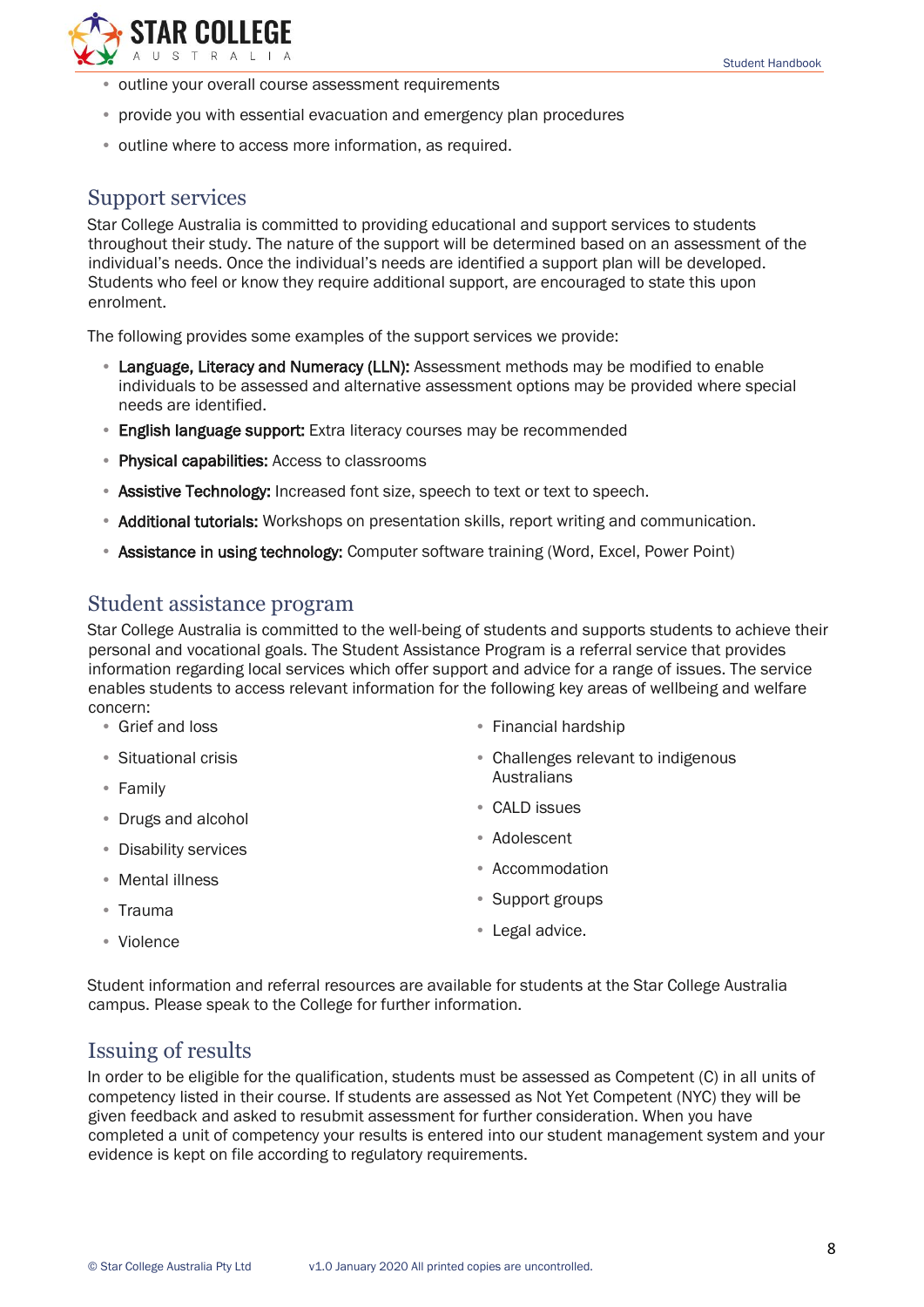

Should you withdraw from the course you are issued with a Statement of Attainment for the units of competency you have successfully completed.

*Please note:* Under the Standards for Registered Training Organisations (RTOs) 2015, AQF testamurs must be issued within 30 calendar days of the learner's final assessment being completed.

## <span id="page-8-0"></span>Evaluation of training

Star College Australia continually strives to improve its courses, resources, training and assessments. Throughout the duration of your course you will be asked to provide feedback regarding your training, which we hope you take the time to fill out. Your responses are discussed at various validation and management meetings where your ideas may improve our practices and essentially your course.

We would like to thank you in advance for completing our surveys, and helping us to continually improve our systems.

## <span id="page-8-1"></span>Copyright

All marketing, training, resource, course and assessment material is copyrighted in whole by Star College Australia and may not be reproduced in any form without the express written permission of Star College Australia.

## <span id="page-8-2"></span>Policies

Star College Australia maintains an ethical and responsible approach in the provision of education, training and assessment of all students, with its major concerns centred on safeguarding the educational interest and welfare of students and staff. With this in mind, it is imperative that you obtain, read, and understand each of the policies mentioned in this handbook.

## <span id="page-8-3"></span>Cancellation and refund

The policy of Star College Australia is to be fair and equitable when dealing with refunds. Any fees are refunded in accordance with Star College Australia refund policy.

Students who wish to withdraw from a VET unit of study/course must notify the college in writing, include the following information:

- **•** Name, address and contact details
- **•** Student ID
- **•** Course of study being undertaken
- **•** Reasons for cancellation

## **REFUND POLICY**

Fees – Refunds (CoP) Refunds are provided by Star College Australia on the following basis:

• No refund will be given for any units once they have been commenced or learning and assessment material has been supplied to students.

• No refund is applicable for a unit of competency which has been commenced and or completed by a student wishing to withdraw from a course.

• Students will be permitted to transfer between courses only in exceptional circumstances as determined by Star College Australia. If a student wishes to transfer to a different course that costs more than the original course they will need to pay any additional fees.

• Should Star College Australia advertise to run a course and cancels (e.g. for lack of enrolments) a full refund will be made.

A World of Possibilities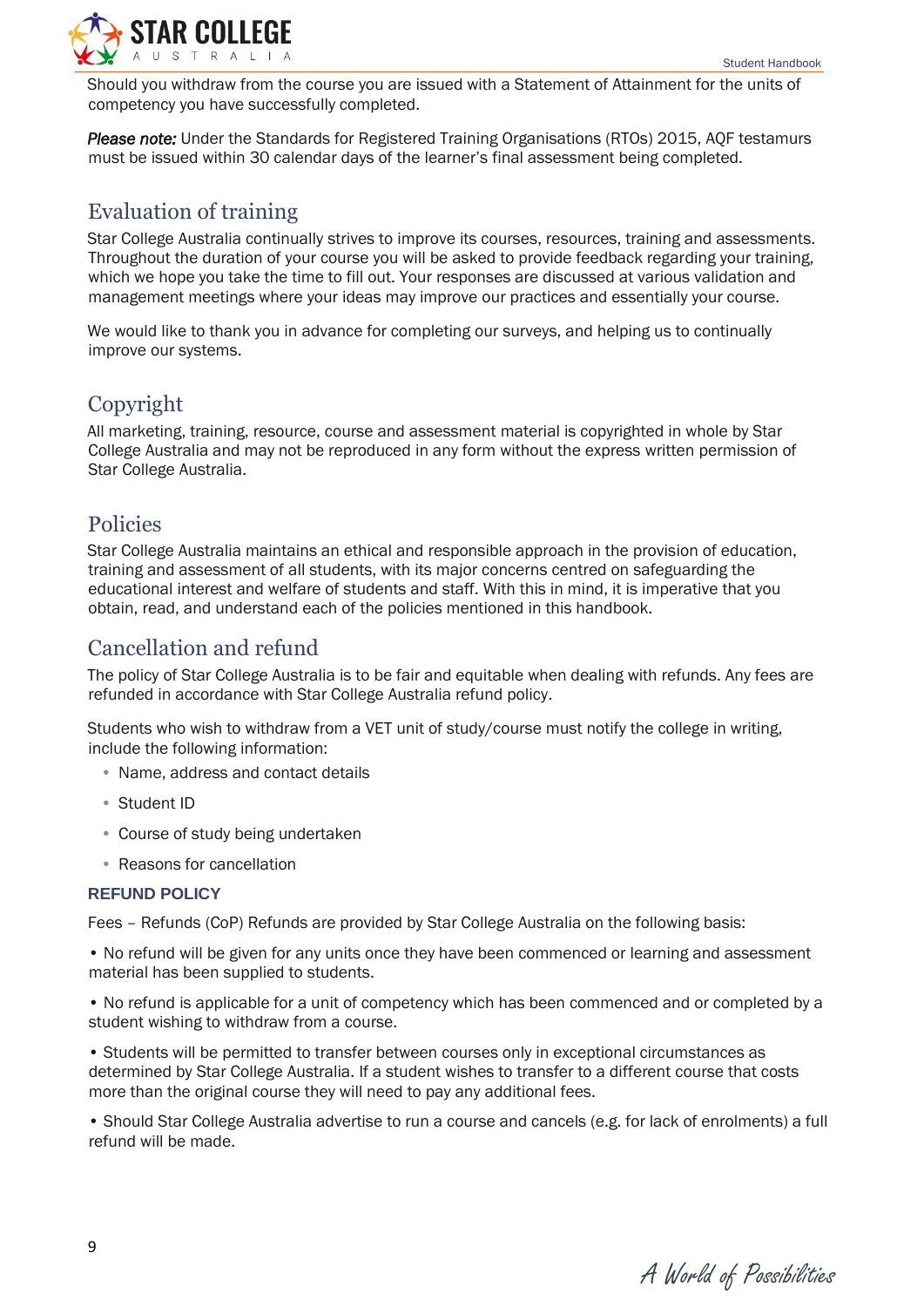

• Students may be granted an extension to finalise and submit all assessment tasks and complete any additional training sessions in exceptional circumstances. All requests for extensions must be approved by Star College Australia.

• If a student has elected to pay for their course in instalments, they must make all payments by the due date. If a student misses a payment their course may be suspended: no assessments will be marked until the student has made the payment. • All course cancellations must be received in writing and addressed to the Director of Star College.

• In cases of extreme hardship, a request for a refund must be submitted to Star College Australia for the refund to be processed and will be at the discretion of the Director/CEO.

## <span id="page-9-0"></span>Access and equity

Star College Australia applies access and equity principles across all policies and procedures to promote full and equal participation of students in its courses, to foster an environment free of discrimination and harassment, and to assist students to identify and achieve their desired outcomes.

For a full version of our access and equity policy, please visit the Star College Australia website.

## <span id="page-9-1"></span>Record keeping and privacy

Star College Australia is firmly committed to honouring your privacy. In the course of our business, Star College Australia may collect information from students' enrolment applications, either electronically or in hard copy format, including information that personally identifies individual users. Star College Australia may also make records of communications between individuals and Star College Australia.

In collecting personal information, Star College Australia will comply with the requirements of Schedule 1A of the Higher Education Support Act 2003, the Vet Provider Guidelines and the Information Privacy Principles set out in the Privacy Act 1988 (Cth).

All collected information is private, confidential and access is restricted to authorised personnel only. The privacy of our students is paramount. For a full version of our privacy policy and procedures, please visit the Star College Australia website.

## <span id="page-9-2"></span>Access to records

Students have the right to view copies of their records, and to request corrections of any incorrect information on those records. Students can request access to view their own records, including a print out of the computerised records held on the Star College Australia database. If students want to access their records at any time, they must fill out and submit a Request for Access to Records Form. Student Services will make copies of the requested documents and send to the student via registered mail.

## <span id="page-9-3"></span>**Conduct**

Students are expected to conduct themselves in a courteous and orderly manner at all times when attending a Star College Australia. It is expected that all Star College Australia tutors, staff and students will be treated with courtesy and respect at all times. Star College Australia encourages students to act in a way that allows reasonable freedom to fellow students to pursue their studies at Star College Australia, and to participate in their learning. Star College Australia also promotes the proper use of Star College Australia's facilities, its information, and the property of other students or staff.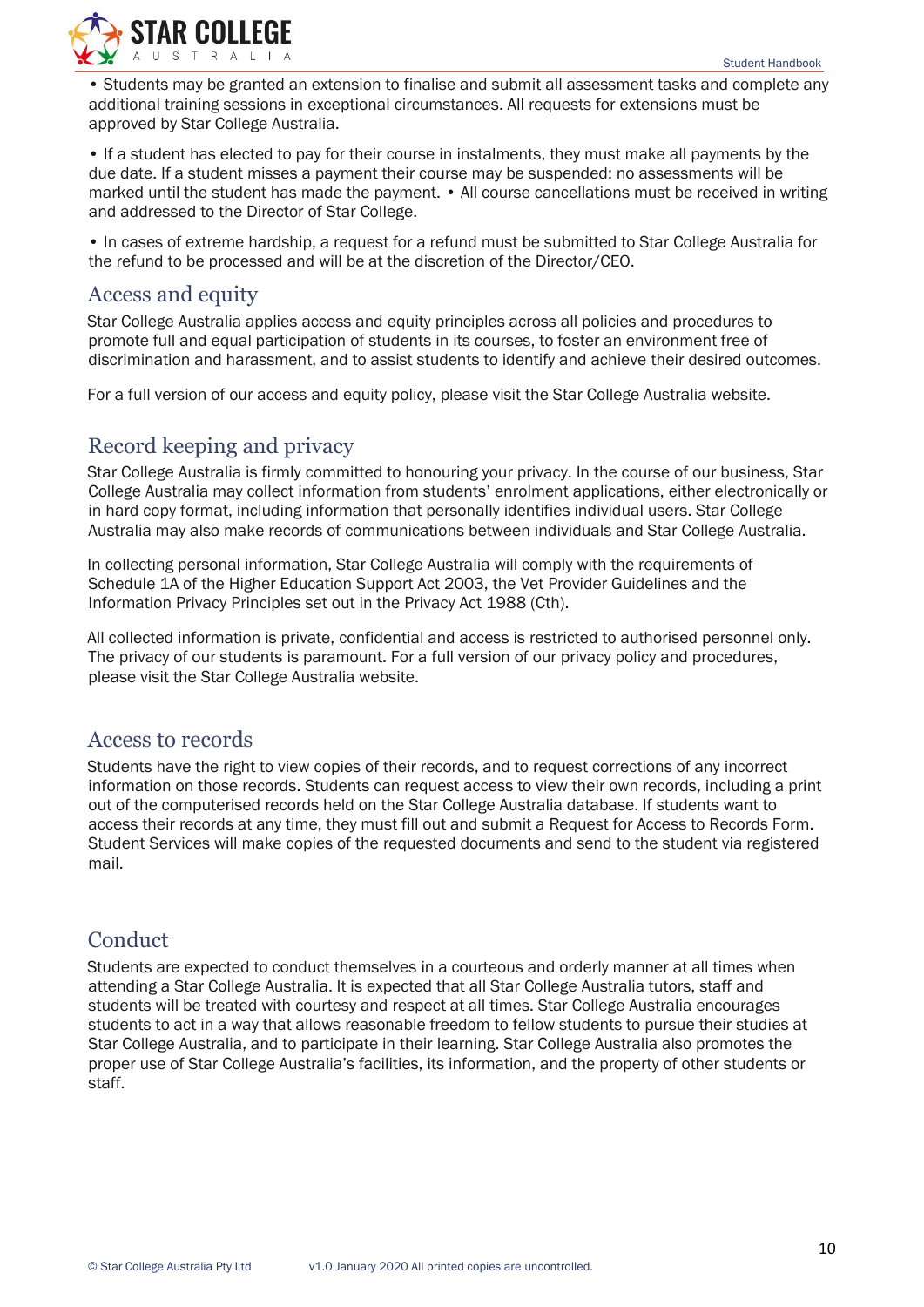

#### <span id="page-10-0"></span>Non-Academic misconduct and discipline

Star College Australia reserves the right to review the enrolment status of any student whose conduct or performance is not of an acceptable standard or if there is a breach of any policy stated within this handbook. Penalties for breaches of rules or unsuitable or disruptive behaviour will be imposed depending on the nature and severity of the breach. A warning will be given for minor breaches and students will be suspended from training for more serious breaches. Students may be requested to leave the course where major or repeated breaches have occurred and where all discipline avenues have been exhausted. Please refer to the Code of Practice for the rules and regulations that apply to all students and staff. Non-academic misconduct includes but is not limited to the following:

- **•** Behaviour in manner that tarnishes Star College Australia's reputation and name
- **•** Stealing Star College Australia, other students' or staff property
- **•** Damage Star College Australia, other students' or staff property
- **•** Engage in unlawful activities on Star College Australia premises, including any premises used by Star College Australia for events off-campus
- **•** Misuse Star College Australia equipment
- **•** Threaten, harass, abuse, discriminate or vilify Star College Australia staff members or students
- **•** Disrupt classes and/or fail to follow tutors' and other Star College Australia personnel's reasonable directions
- **•** Falsify medical certificates
- **•** Vandalism
- **•** Provide college with false documents e.g. qualifications, statements of attainment, evidence, references etc.
- **•** Non-payment of fees by the due date
- **•** Non-attendance without substantial reason and supporting documentation
- **•** Not abiding by the Code of Practice
- **•** Non-adherence to any policy or behavioural standard outlined in this handbook
- **•** Failing to adhere to the WHS requirements.

#### **Plagiarism**

Plagiarism refers to the use of another person's work, thoughts and/or intellectual property without appropriate reference or acknowledgment of that source. Star College Australia has a policy on Academic misconduct, which includes plagiarism.

You are required to sign a Star College Australia cover sheet for each unit of competency that you submit. Your signature is a declaration that all the work you submit for your assessment tasks is authentic and has been completed by you.

If you are found to have engaged in any form of academic misconduct Star College Australia reserves the right to investigate and additional requirements or a penalty may be imposed. You will have the right to appeal any decision made by Star College Australia as per the Complaints and Appeals policy. For more details, please speak to your Training Coordinator and request a copy of the relevant policies.

Star College Australia regards cheating/plagiarism as a very serious offence, it will not be tolerated and can result in instant dismissal from your course. Any person found cheating or plagiarising in a particular unit of competency will be asked to explain and provide further evidence of competency which may include repeating that unit of study. A second offence may be subject to instant dismissal from the course, at the National Faculty Leader's discretion.

A World of Possibilities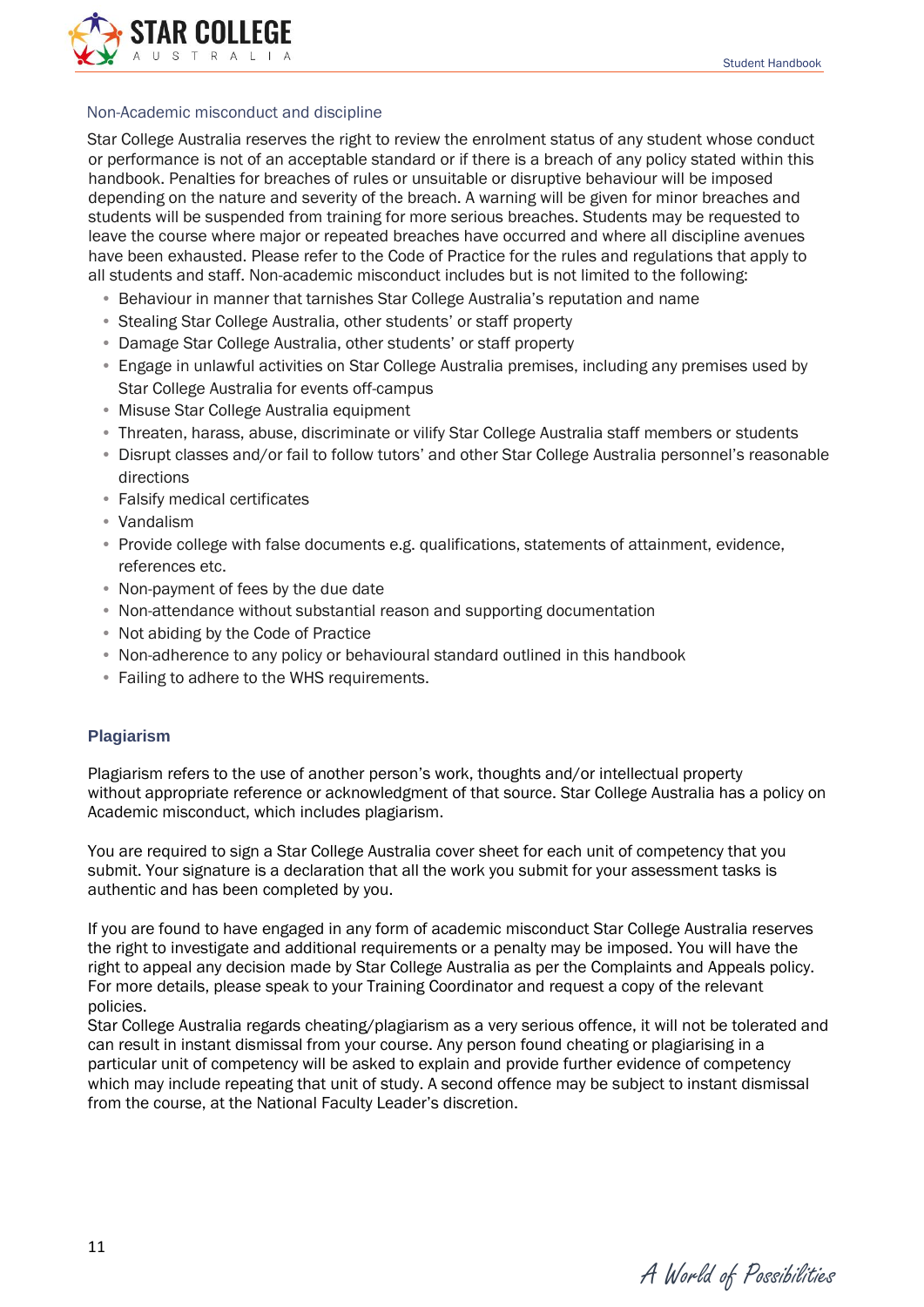

Assignments, projects and essays must be the student's own work, and not copied directly from any other source. This includes material from staff, students or the internet. Where a student has cheated in particular in copying another student's work, the assessment will be marked as a NYC, and the unit will need to be undertaken again at the students expense.

Whenever a student uses the words or work of another person either by direct quotation, paraphrasing or by the use of the other's ideas, the author and the source must be identified through the use of formal referencing. Star College Australia asks students to use the APA referencing style for any material taken from published materials. Further information can be found at <http://www.citewrite.qut.edu.au/cite/qutcite.jsp>

## **Misconduct**

Behavioural misconduct can be described as the student having displayed wilful or deliberate behaviour that is inconsistent with the Star College Australia values and /or code of practice. In the event

there is a report of misconduct, the incident will follow the complaints procedure and may result in disciplinary action being taken against the perpetrator. Disciplinary action may include suspension or being withdrawn from class.

## **Drugs and alcohol**

Star College Australia is committed to protecting the safety, health and well-being of all employees, students and other individuals. We recognise that alcohol abuse and drug use pose a significant threat to our goals. We have established a drug-free college program that balances our respect for individuals with the need to maintain an alcohol and drug-free environment. Our drug-free college policy means that alcohol is not to be served or consumed at any college campus under any circumstances.

Guests or other individuals found to be in possession of or under the influence of alcohol or unauthorised substances on Star College Australia premises will be immediately asked to leave the premises.

## **Smoking**

Star College Australia is a smoke free zone. Smoking is not permitted inside any Star College Australia or its surrounds. Students wishing to smoke must do so outside and away from Star College Australia premises. Please listen to the instructions of the CEO and staff as to where the designated smoking area is. Students are not to stand in front of the building and smoke, as it portrays an unprofessional image of Star College Australia. For details on the Queensland Government Smoking Policy, please visit the Queensland Public Service Commission:

 [http://www.psc.qld.gov.au/publications/assets/policies/smoking.pdf.](http://www.psc.qld.gov.au/publications/assets/policies/smoking.pdf)

## <span id="page-11-0"></span>Complaint and grievance handling

## **Definitions**

Star College Australia defines a complaint as an expression of dissatisfaction with any aspect of the service or training we have provided. It is distinct from feedback where a client, student or other person or agency gives advice or comment on what our organisation does or the service we deliver.

Appeals are regarded as a formal request for a change or a confirmation of a decision. Appeals can be made in regards to an assessment decision or in regards to the initial outcome of a complaint.

Star College Australia is committed to developing and maintaining an effective, timely, fair and equitable grievance handling system which is easily accessible to all complainants.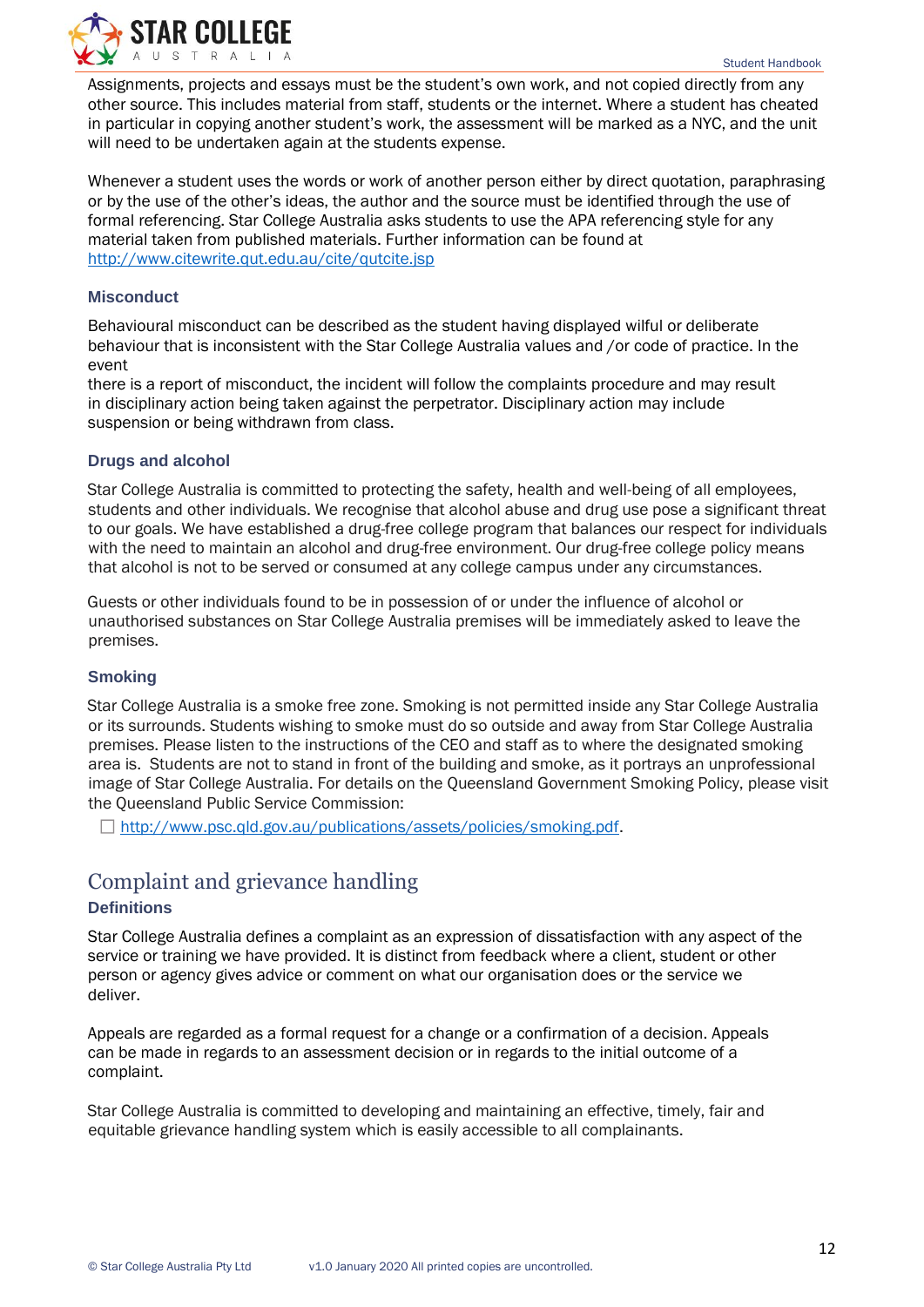

A grievance can be defined as a person's expression of dissatisfaction with any aspect of Star College Australia's services and activities, including both academic and non-academic matters, such as:

- **•** the enrolment, induction/orientation process
- **•** the quality of education provided
- **•** academic issues, including student progress, assessment, curriculum and awards in a VET course of study
- **•** handling of personal information and access to personal records
- **•** the way someone has been treated.

Star College Australia will ensure that a student is kept informed of the process and outcomes during the complaints and/or appeals process. Star College Australia will investigate any complaints or appeal lodged for any of our business.

Formal complaints must be submitted in writing marked to the attention of the CEO. All complaints will be acknowledged within 24 hours. The complaint process commences upon receipt of a formal complaint and all reasonable measures are taken to finalise the process within 28 days. Where Star College Australia considers that more than 60 working days are required, notification will be sent to the student, and Star College Australia will regularly update the student of progress. If the complainant is dissatisfied with the outcome of their formal grievance they may escalate it further. For full details of the complaints and appeals policy and procedure please refer to the Star College Australia website.

Financial complaints and appeals will be provided with information pertaining to the next level of review, this includes:

*If you wish to further appeal this decision you may lodge an appeal with the AAT. The current fee to lodge an application with the AAT for the review of a decision is \$861 (GST exempt). Please refer to the AAT website for contact details of the nearest AAT location or Phone: (07) 3361 3000 / 1300 366 700*

## **Complaints**

If you are unhappy with any aspect of the service or training we have provided you should discuss the issue with your Trainer in the first instance. If you do not feel comfortable in raising the issue with your Trainer, or if your complaint is not resolved satisfactorily, notify your Training Coordinator.You will be asked to make your complaint in writing using the formal complaints form.

### Note:

The complaints form is available from our website under student downloads: https://www.Star College Australia.edu.au/information/study-us/current-students/student-downloads If your initial complaint relates to suspected criminal or illegal activity it will be immediately referred to the police for action.

If your Training Coordinator is unable to resolve the issue, you can arrange an appointment between yourself, the State Manager and, where applicable, your sponsoring organisation. The meeting should take place within 14 days of your discussion with your Training Coordinator. Should your meeting with the State Manger not resolve the issue, the matter will be escalated to the National Operations Manager who will review the facts and meet with you and where applicable your sponsoring organisation. The National Operations Manager may request the State Manger or the Chief Executive Officer to be present. This meeting should take place within 14 days of your discussion with the State Manager. For more information please see the complaints process on our website.

A World of Possibilities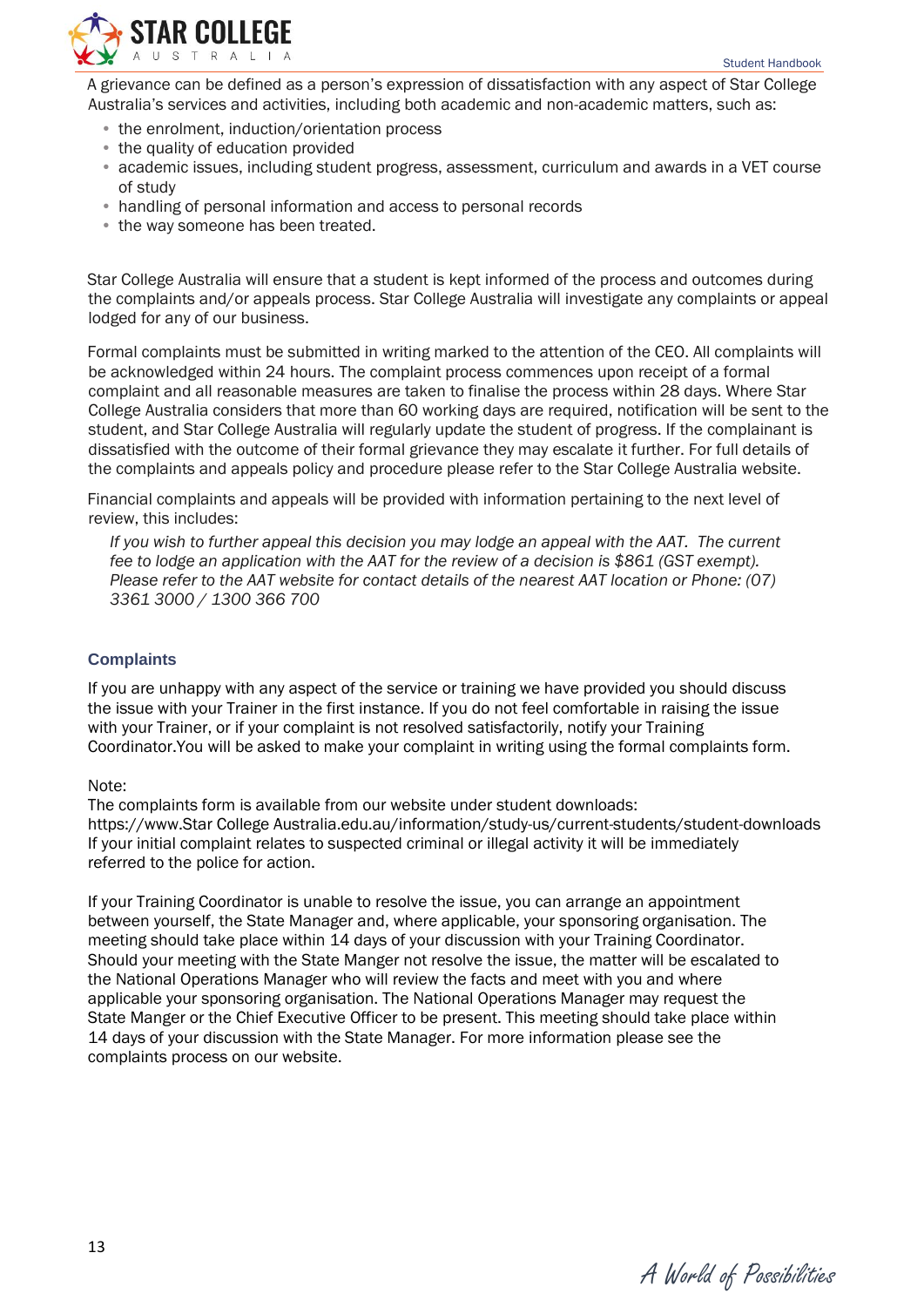

#### **Appeals process**

The student may lodge an appeal directly to the College within 28 days of being advised of the outcome of a complaint or assessment. The student will receive acknowledgement within 24 hours of receipt of the appeal.

For appeals regarding assessment, the appellant may seek reassessment, mediation or arbitration by a 3rd party/panel acceptable to all parties.

For non-assessment appeals, all parties will meet to seek conciliation. If unsuccessful, the matter will be referred to a 3rd party/panel acceptable to all parties. The student will be notified of the result of the appeal within 28 days.

Should there be no resolution, an external independent party will be asked to mediate at a date that is suitable for both parties. Star College Australia agrees to abide by the independent ruling. Note: each step of this process will be documented and you will be requested to submit your complaint in writing.

#### **Appeals of assessment decisions (academic appeals process)**

If you do not agree with the outcome of your assessment you have the right to appeal the decision. You have 14 days from when the assessment outcome is recorded to discuss your concern with your Trainer/Assessor.

If you are unable to come to an agreement with your Assessor, you must report your intent to appeal the assessment outcome to your Training Coordinator and complete the Assessment Appeals form. If required, the Training Coordinator will assist you in completing the form. The Training Coordinator will lodge the form with the State Manager within 24 hours of receipt. The State Manager will then arrange for a different Trainer/Assessor to moderate (review) the assessment which has been appealed.

If the original outcome is upheld, you will be notified of the decision and given a final opportunity to appeal the decision. If the assessment outcome is altered you will be notified and the moderated outcome will be recorded.

## <span id="page-13-0"></span>Work Health and Safety

Star College Australia is committed to providing a safe working and learning environment for all staff, students and visitors. Star College Australia emphasises that WHS is everybody's responsibility. All staff, students and visitors are informed of WHS requirements and responsibilities during induction and orientation sessions.

To mitigate risk of harm, Star College Australia conducts risk assessments and audits to ensure safe work methods are utilised. Where external training venues are hired, Star College Australia ensures in the contracts that all WHS policies and procedures are in place.

Students have a responsibility to:

- **•** Carry out their studies and work in a manner which will not put at risk their personal health and safety or that of any other person;
- **•** Refuse to carry out work or undertake any activity which is demonstrably unsafe or has the potential to cause harm;
- **•** Report any incident or hazard that they are aware of (whether deemed major or minor) while at work, immediately to a trainer or supervisor;
- **•** Follow safe work methods, which includes ensuring no undue stress or risk of lifting, lowering, pushing, pulling, carrying, holding, moving or restraining an object;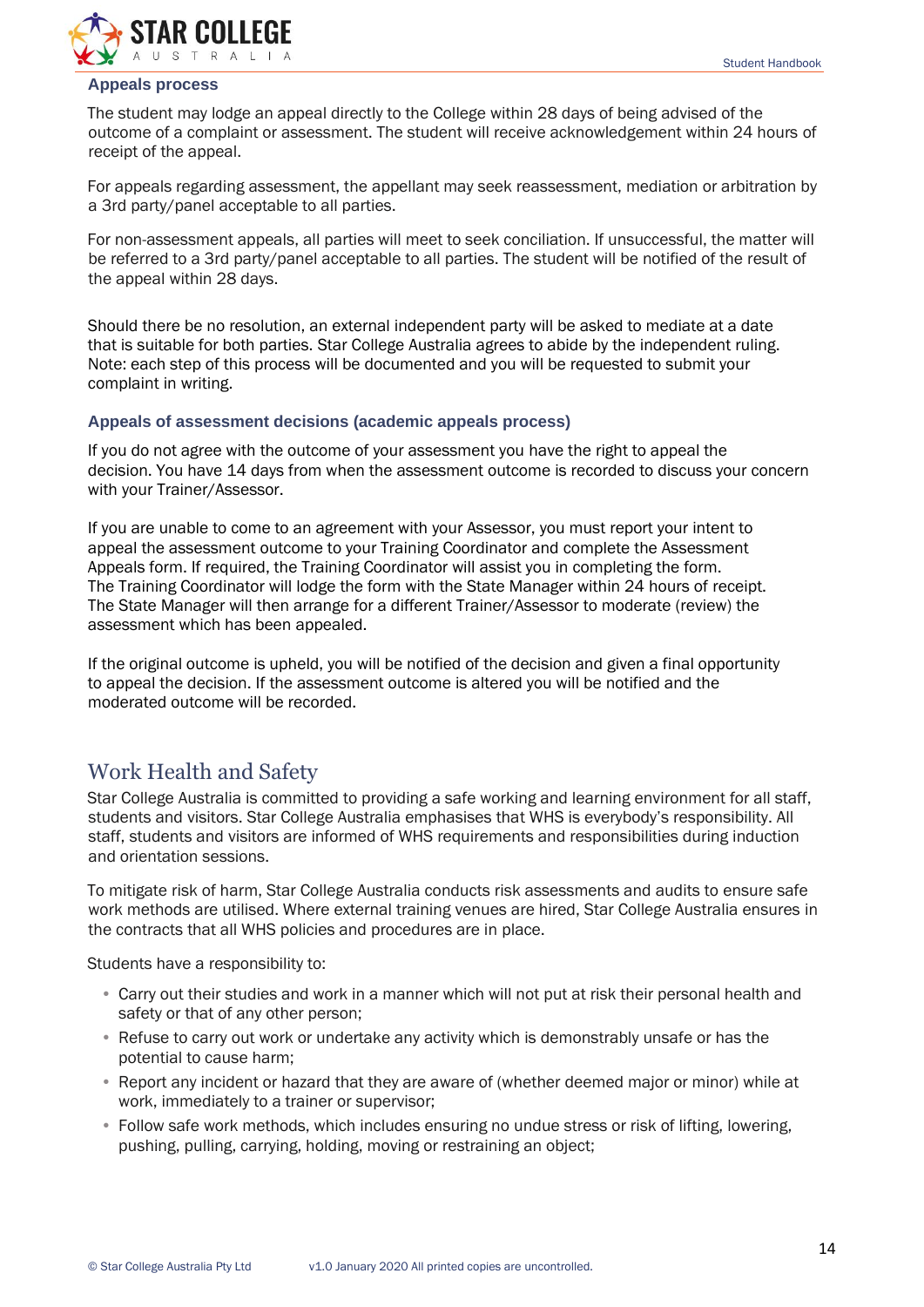

- **•** Use and leave a classroom in a safe condition. This includes ensuring there is no food or liquid next to computers and other equipment;
- **•** Be aware of the actions required in the event of an emergency. The Evacuation Diagram for each location is displayed prominently in that area;
- **•** Follow the directions of fire wardens during an emergency evacuation or drill;
- **•** Do not wilfully handle, strike or inflict damage on any object or equipment;
- **•** Request training or information if they believe they lack the skills required to do their job, study or any associated task in a safe manner;
- **•** Discuss any work, health and safety issues, including ergonomic concerns, with their supervisor.

## <span id="page-14-0"></span>Emergency response and preparedness

All students are familiarised with the Fire and Emergency Management Plan. The Fire and Emergency Management Plan outlines the procedures for handling various types of emergencies, for example, fire, explosion, medical emergencies, or with hazardous chemicals.

The Queensland Building Fire Safety Regulation 2008 and the Work Health and Safety Act 2011 require the development of the Fire and Emergency Management Plan and the training of employees/workers to perform key roles. The Star College Australia Fire and Emergency Management Plan outlines:

- **•** Evacuation diagrams are clearly visible throughout the premises;
- **•** Emergency exits and routes are clearly signed and remain clear of obstruction;
- **•** All students are informed of the location of emergency exits, routes and assembly points;
- **•** All students are informed of the Emergency Evacuation procedure and the staff members who perform the Fire Warden and First Aider duties;
- **•** Fire and Emergency Evacuation training and drills are conducted on a regular basis;
- **•** Staff members who are nominated as Fire Wardens are trained and identified on notice boards;
- **•** Staff members who are nominated as First Aiders are trained and identified on notice boards;
- **•** The Fire and Emergency Management Plan is reviewed at predetermined intervals, when there is a change to conditions and after an emergency evacuation event.

### **First Aiders / First Aid kits**

First Aid kits are supplied at Star College Australia and their locations are identified during student orientation. First aiders are identified on notice boards and during orientation, all students are to make themselves aware of where their work area first aider is situated. If a student requires first aid assistance they should seek the assistance of the first aider located at their campus and report the situation to their CEO immediately.

### **Participate in environmentally sustainable work practices**

It is every student's responsibility to look after the environment and use work practices that help sustain the environment. We can do this by:

- **•** turning off light switches whenever possible
- **•** minimising water usage
- **•** not putting chemicals or dangerous liquids down drains
- **•** minimising paper usage using electronic methods where possible
- **•** minimising wastage of products.

We ask every student to be aware of our environmentally sustainable work practices and help keep our environment green.

A World of Possibilities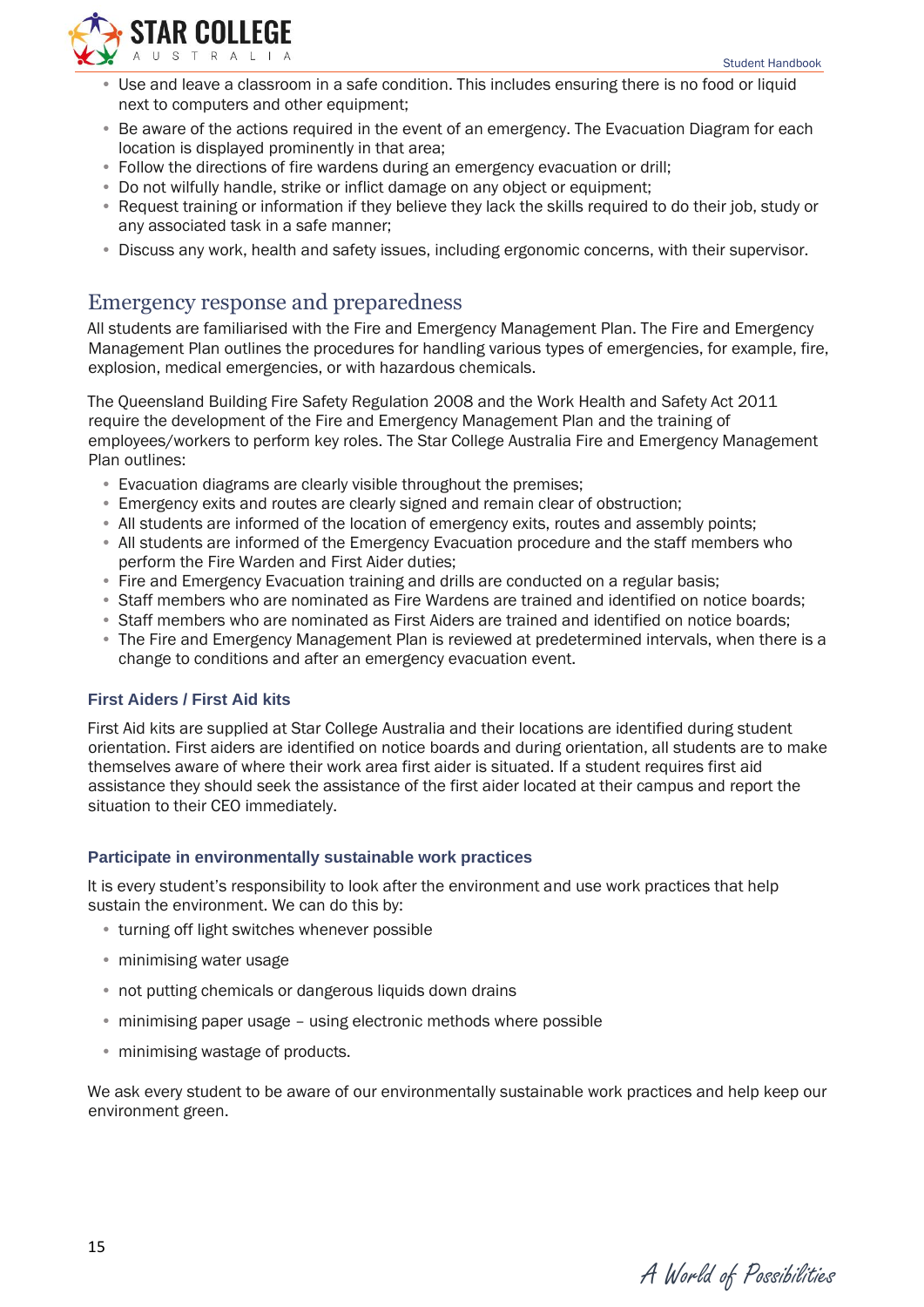

## <span id="page-15-0"></span>Safety and security

Star College Australia is committed to ensuring all students and staff are safe and secure on college grounds or in transit to and from your study. Please speak to your tutor or Student Support Officer if you have any safety or security concerns

#### **Safety on college grounds**

- **•** Get to know the layout of your college including safe paths and exits
- **•** Report anything suspicious occurring in or around the college
- **•** Report any threatening behaviour
- **•** Do not leave valuables such as wallets or mobile phones unattended
- **•** Avoid isolated areas and move around the college with other students where possible
- **•** Avoid leaving the college alone
- **•** Always ensure someone is aware of your timetable and knows when to expect you at class or home.

#### **Safety on transport**

- **•** Use a timetable to plan your travel and avoid unnecessary delays
- **•** Choose well lit busy areas rather than dark quiet spots when travelling
- **•** Travel close to the guard or driver
- **•** Where possible exit transport into well-lit busy areas Be aware of who is around including who gets off with you
- **•** Consider carrying a personal alarm.

#### **Safety on the street**

- **•** Stay alert as awareness is your best defence
- **•** Cross the street if you feel unsafe
- **•** Be confident and aware of your surroundings
- **•** Keep to well-lit major roads and paths at night, do not take short cuts through parks
- **•** If approached for money, advise you have no cash, avoid eye contact and move toward other people
- **•** If you are being followed, change direction and seek a safe place
- **•** Keep personal items such as wallets and bags close to your body or out of sight
- **•** Have your keys ready to quickly enter your home or car.

## <span id="page-15-1"></span>Computer policies

All computers and printers are sensitive machines and students must ensure to take care when utilising Star College Australia equipment and technology. If any computer problems arise please notify a Star College Australia staff member immediately. Do not delete, copy or move files from the computer system unless instructed by a Star College Australia staff member.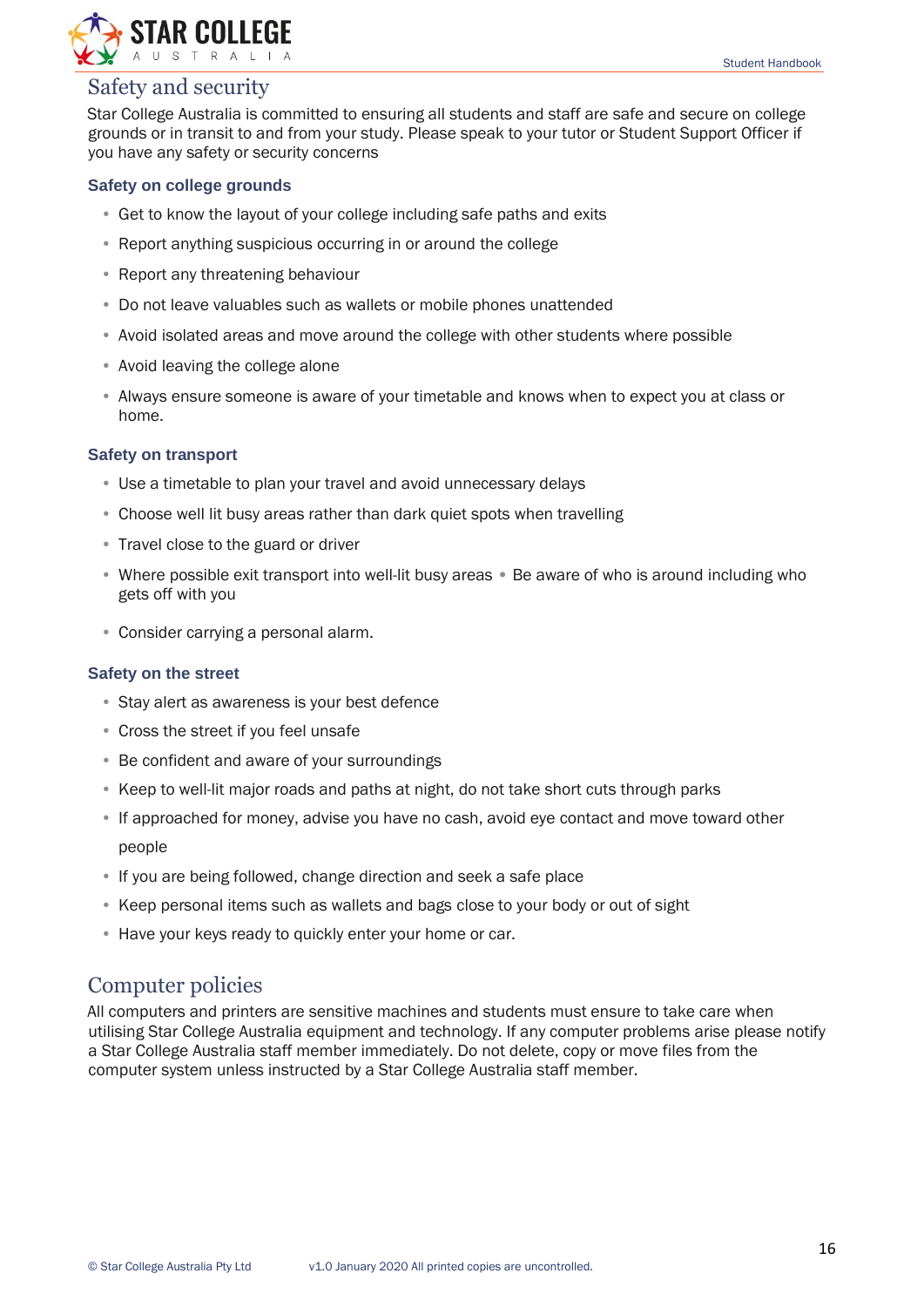

#### **Downloading and copyright**

Please note that internet access is free of charge to all students. All students should be courteous in regards to downloading materials. Students must not download large files, including music and videos. The internet speed becomes slow when large files are downloaded. All websites accessed on Star College Australia's network are recorded for security and policy enforcement purposes.

Students must not download illegal, copyright, or pornographic materials at any time. Students who do so will face academic suspension and possible expulsion from Star College Australia.

Star College Australia's monitors file downloads across the Star College Australia network and will notify management of any abuse.

#### **Software copyright policy**

Students are advised that it is against Star College Australia policy to permit any such copying. Software companies are entitled to take legal action against a person/s who infringes copyright law by the illegal copy and transfer of software installed onto any Star College Australia computers.

#### **Printed material copyright policy**

Students may make copies for the purpose of study and/or research, of one or more articles on the same subject in a publication, provided the copies do not exceed 10% of the whole.

## <span id="page-16-0"></span>Student Information

### **Unique Student Identifier (USI)**

A Unique Student Identifier (USI) is a reference number linked to an online account that allows you to see all of your training results from all providers. The USI account will be linked to the National VET Data Collection making it easier for you to find and collate your VET achievements into a single authenticated transcript.

You will be required to give your USI to Star College Australia when you enrol to study. Please note that your enrolment may be delayed if you do not have a USI number and no certificates, transcripts or statements of attainment will be issued without this number.

Individuals can create their USI for free and the process is quick and easy. For further information on the USI scheme or how to create your USI, please visit the Department of Industry website:

http://usi.gov.au/Students/Pages/steps-to-create-your-USI.aspx

If you require assistance creating a USI, please speak to your Tutor or Student Support Officer.

#### **Student ID card**

Each full time student attending an accredited course is issued with a Star College Australia student card. The use of this card identifies you as a student. The card is essential as a means of identification as a Star College Australia student, when on and off the premises.

A World of Possibilities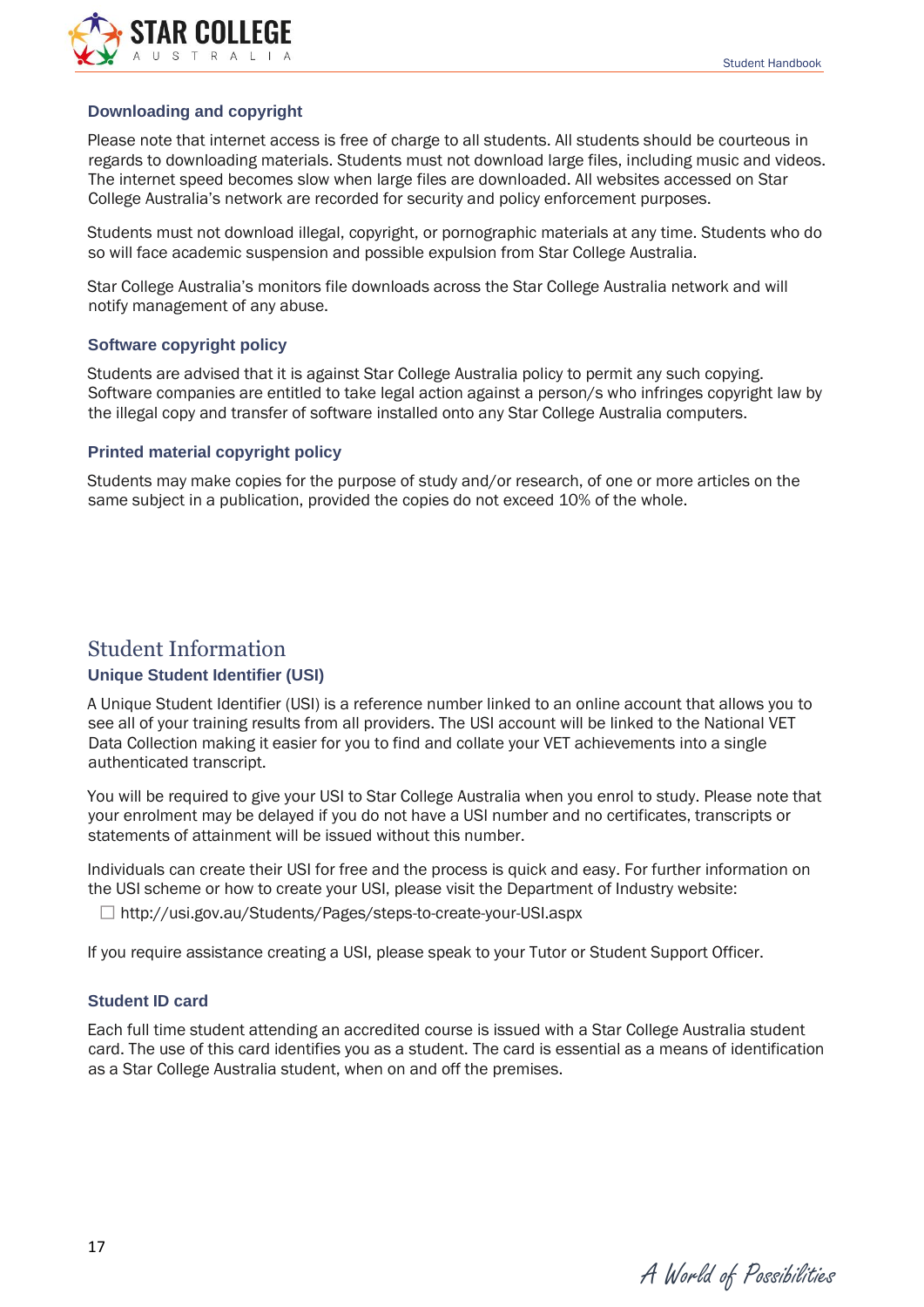

#### **Personal property**

Star College Australia cannot be held responsible for students' personal property. It is up to each student to look after their personal property and students should not leave valuables unattended.

Please note that there is no secure storage available for students at the college.

#### **Mobile phones**

Mobile phones must be switched to silent at all times when you are at college. Important personal calls may be taken, however you must excuse yourself from the classroom and limit any interruptions to yours and others' study. Please be considerate of others at all times.

#### **Change of details**

Students are required to notify Star College Australia, in writing, of any change of address or contact phone number, including mobile phone numbers and email addresses. Any information given by the student to the college is considered private and confidential.

#### **Dress code**

Students should remember that personal presentation is very important to their future success.

Students are required to dress in clean and appropriate clothing. Students are also expected to maintain a high standard of hygiene and to avoid strong perfumes or other odours which can be uncomfortable for others.

*Examples of appropriate and inappropriate clothing is listed in the table below:*

| Appropriate                                          | Inappropriate                          |
|------------------------------------------------------|----------------------------------------|
| Runners, sandals                                     | Thongs, bare feet, muddy workbooks     |
| Appropriate skirts                                   | Torn and tattered clothing of any kind |
| Appropriate dresses                                  | Mid-drift tops                         |
| Casual dress                                         | Singlet shirts or sleeveless shirts    |
| Suits                                                | Obscene or offensive clothing          |
| Appearance must be clean, neat and tidy at all times | Men's headwear                         |

We believe that this policy works well in developing a business-like attitude, and impressing future employers who visit the College.

## <span id="page-17-0"></span>Star College Australia Scope

BSB50215 Diploma of Business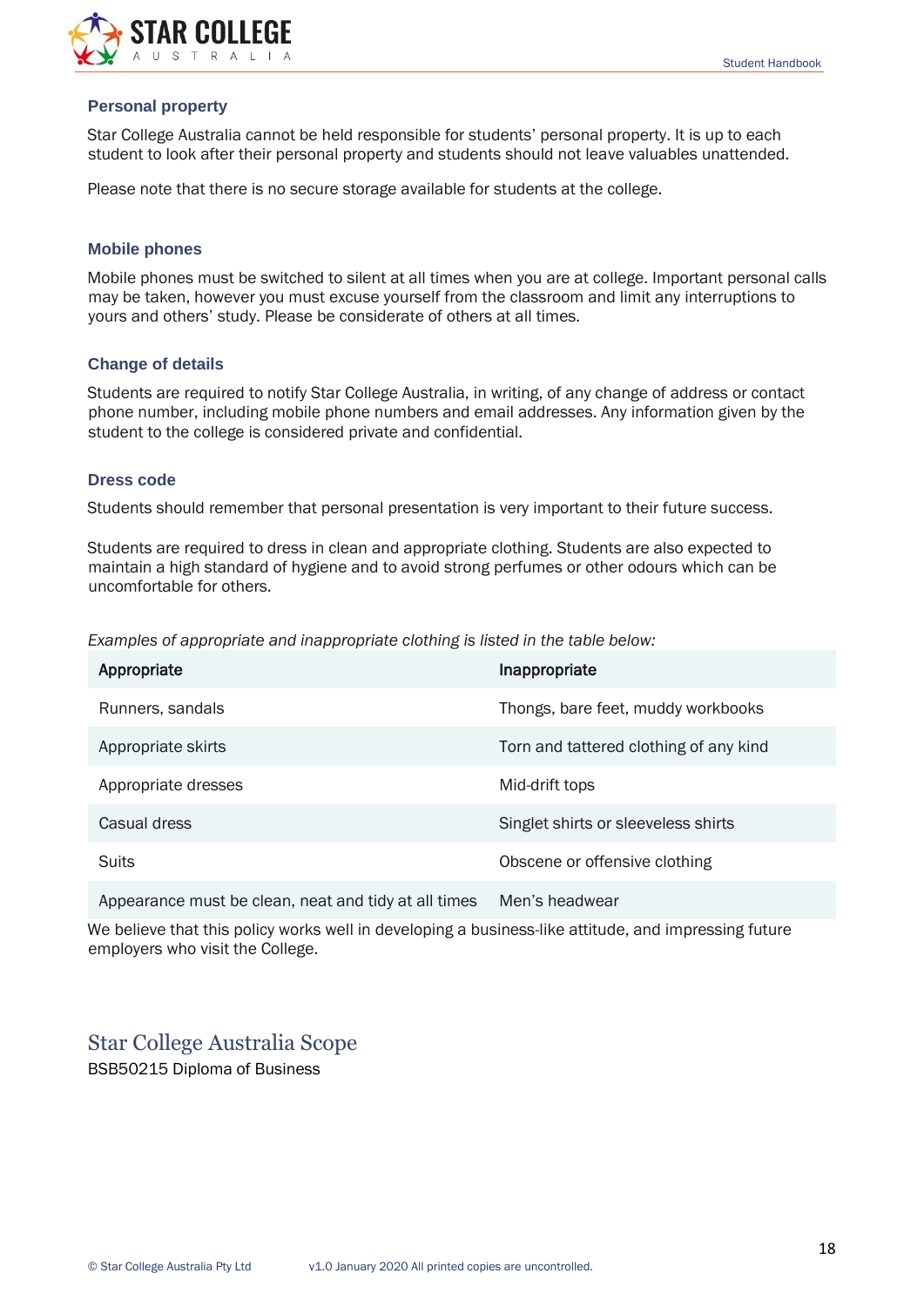

## <span id="page-18-0"></span>Schedule of Course fees

#### Fees and charges for BSB50215 Diploma of Business

## Total course fee: AUD \$7600 is an exclusive fee that includes recommended textbooks and learning materials

| Within 30 days of receiving enrolment confirmation and invoice<br>Subsequent payment plans can be arranged    | \$1000.00                                              |
|---------------------------------------------------------------------------------------------------------------|--------------------------------------------------------|
| Direct Debit with Payadvantage                                                                                | Please speak to our admin<br>team for more information |
| Interest free loans from Certegy Ezipay                                                                       | Please speak to our admin<br>team for more information |
| <b>Funded Training</b><br>This may be available in certain States and Territories for<br>eligible candidates. | Please speak to our admin<br>team for more information |

\**Please be advised that qualifications cannot be issued until your enrolled course is payed in full.* 

## <span id="page-18-1"></span>Student management system and access to student records

Once you are a student with Star College Australia we will create a student record for you. All student

records are stored on Star College Australia's Student Management System (SMS). This includes records of enrolment, attendance, progress and outcomes, online / eLearning units and personal details.

You can obtain a copy of your current student records at any time by contacting your Training

Coordinator and requesting your records. Your records cannot be given to a third party without

your written consent. For more information on privacy please see section '5.2 Privacy' in this

handbook or contact your Training Coordinator for a copy of Star College Australia's privacy policy.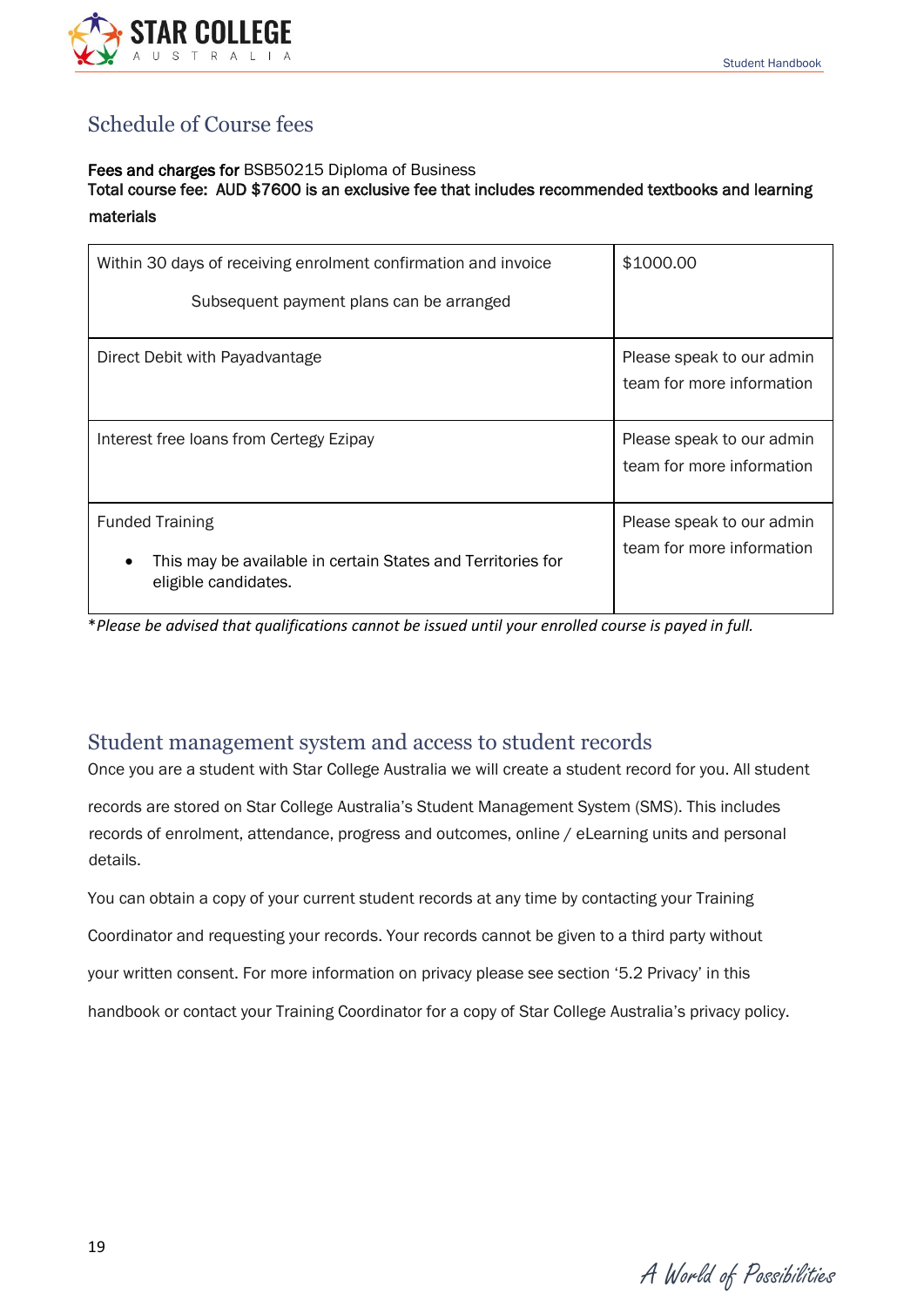

## <span id="page-19-0"></span>Pathways

One of the key objectives of the Australian Qualification Framework (AQF) is to provide a pathway of learning which is flexible, transparent and systematic. AQF qualifications link with each other so that students can build on previous skills and knowledge. The diagram following shows qualification types delivered by Star College Australia as linked to AQF levels 1-6.

| Certificate I           | •AQF Level 1<br>.Graduates at this level will have knowledge and skills for initial<br>work, community involvement and/or further learning                          |
|-------------------------|---------------------------------------------------------------------------------------------------------------------------------------------------------------------|
| Certificate II          | •AQF Level 2<br>.Graduates at this level will have knowledge and skills for work in<br>a defined context and/or further learning                                    |
| Certificate III         | •AQF Level 3<br>.Graduates at this level will have theoretical and practical<br>knowledge and skills for work and/or further learning                               |
| Certificate IV          | •AQF Level 4<br>.Graduates at this level will have theoretical and practical<br>knowledge and skills for specialised and/or skilled work and/or<br>further learning |
| Diploma                 | •AQF Level 5<br>.Graduates at this level will have specialised knowledge and skills<br>for skilled/paraprofessional work and/or further learning                    |
| <b>Advanced Diploma</b> | •AQF Level 6<br>.Graduates at this level will have broad knowledge and skills for<br>paraprofessional practice and/or further learning                              |

# <span id="page-19-1"></span>Student and learning support

## **Student engagement framework – Face to Face training**

To benchmark and support student engagement the Star College Australia Team has

implemented a number of tools as part of our Student Engagement Framework. The

engagement strategies may include:

## *1. Class room visits*

Your training coordinator from time to time may visit your classroom. Training Coordinators are

available over phone and email and will be in contact with your periodically throughout your

course. If you need any assistance with your studies, your co-ordinator is here to help.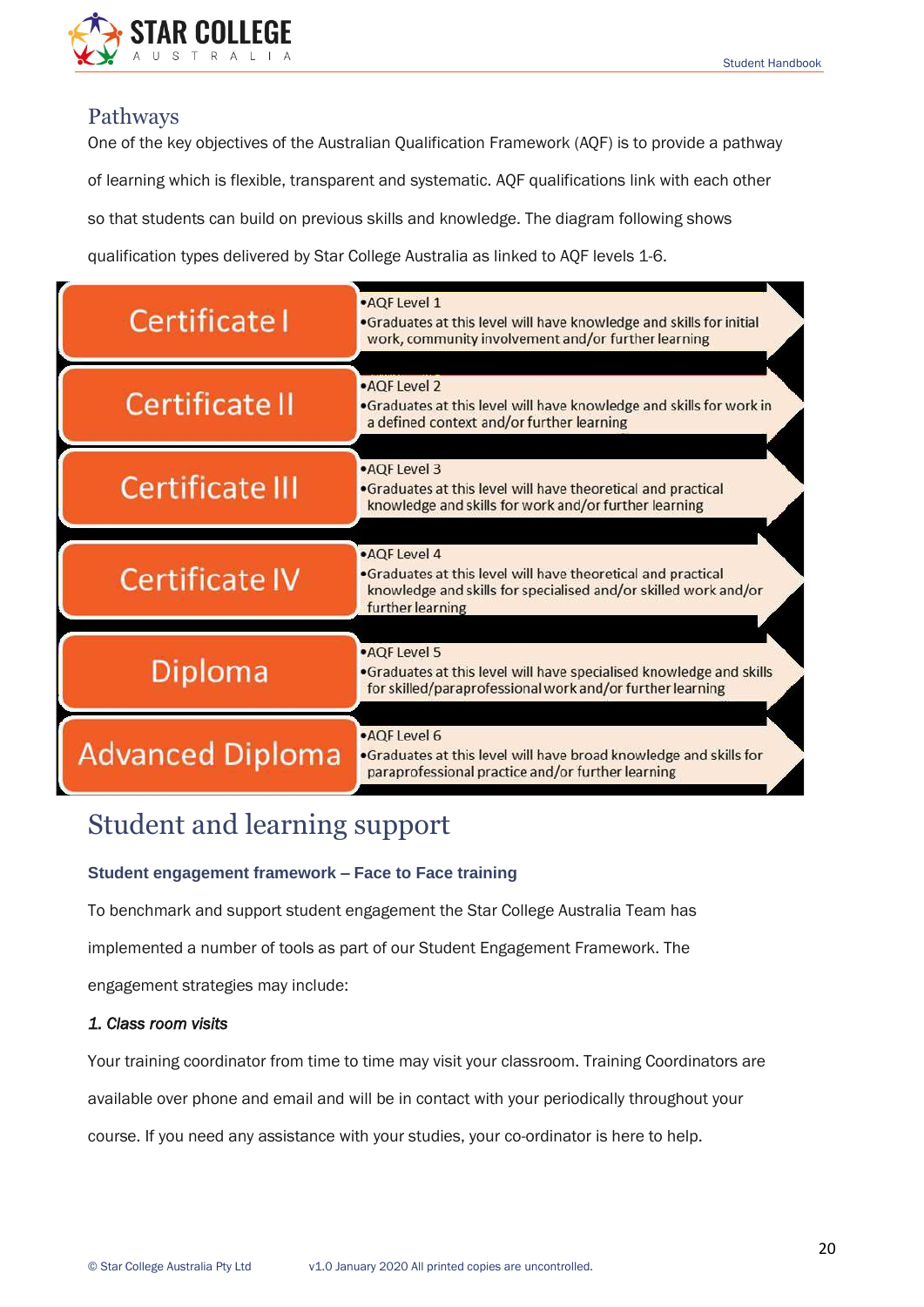

## *2. Surveys*

From time to time, during your course you will be asked for feedback regarding your course. Your feedback is valuable and enables you to influence have your say in how your course can be improved or changed. You can also provide feedback to your co-ordinator at any time.

#### *3. Assessment support sessions*

Your Trainer and Training Coordinators may contact you directly if you are falling significantly behind or if assessments are overdue. Trainers will set up a time with you to provide additional support where necessary.

### *4. Study workshops*

For each face to face training program that commences, study workshops may be included. This ensures that if you do fall behind with assessments you are given the opportunity both halfway through and at the end of the course to work on your assessments.

#### *5. Graduation*

Star College Australia programs include a graduation ceremony. The size and style of graduation will vary. Some graduations may be a simple presentation with morning tea, while others may be a larger event held at an external venue.

### **Student engagement framework – Online Training**

To benchmark and support student engagement the Star College Australia Team has implemented a number of tools as part of our Online Student Engagement Framework. Engagement strategies may include:

## *1. Contact from your Training Coordinator*

Periodically throughout your enrolment your training coordinator will contact you via phone, email, eLearning platform message or text message. Your training coordinator is available Monday – Friday during business hours via phone, email or online platform message.

#### *2. Training workshops*

Some training programs will have face to face workshops included. These maybe a compulsory component of your particular training program. During these workshops you will have the opportunity to work with your trainer to demonstrate and practice practical industry skills. There

A World of Possibilities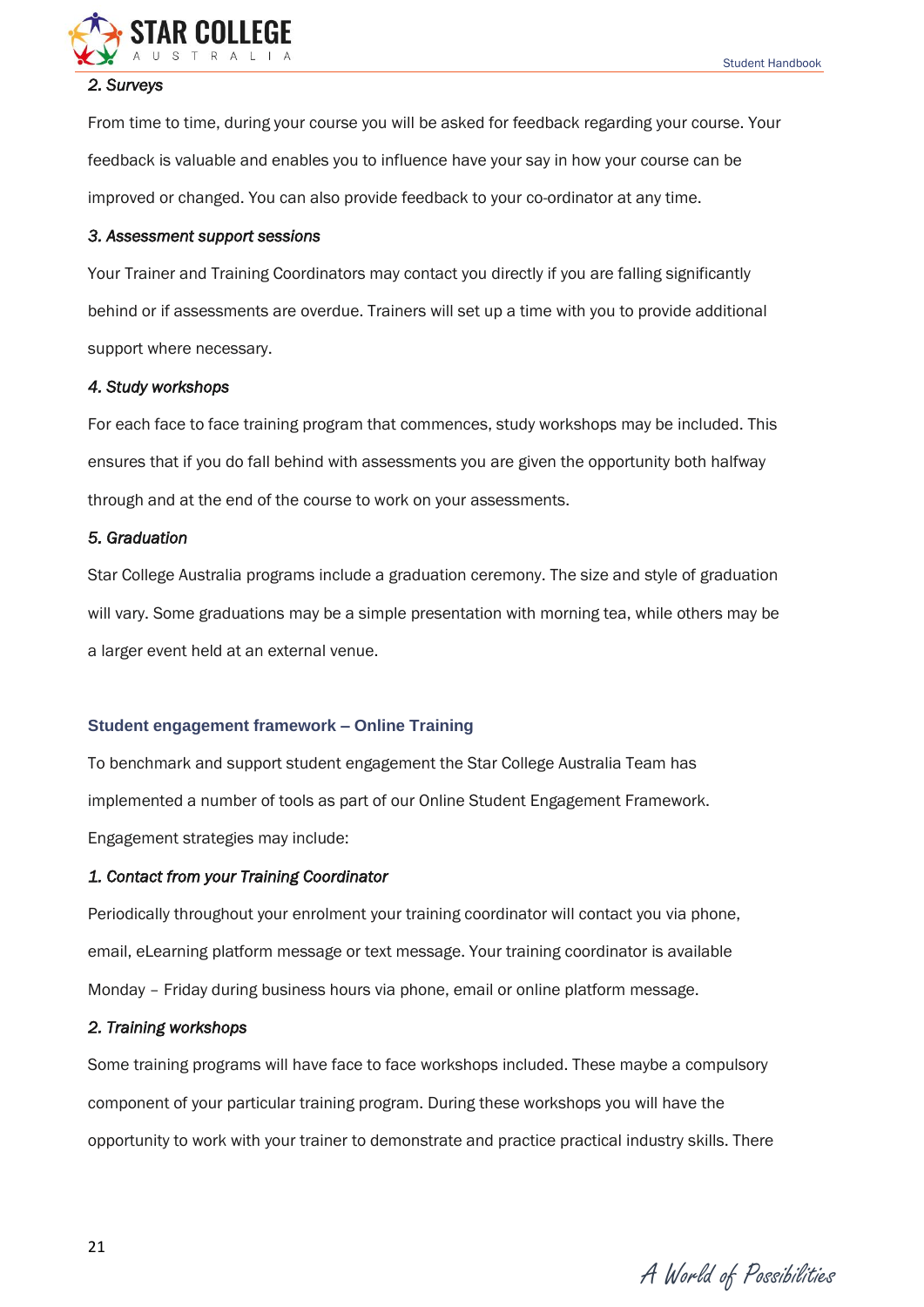

will also be talks from industry experts and an opportunity to meet other students studying online.

#### *3. Guest speakers*

At your compulsory training workshops, guest speakers will be presenting on a variety of relevant topics. Guest speakers can be industry specialists, relevant workers, academics, government department representatives or even previous students.

#### *4. Assessment support sessions*

Your Trainer and Training Coordinators will contact you directly if you are falling significantly behind or if assessments are more than 2 weeks overdue. Trainers will set up a time with you to provide additional support where necessary. You may also be invited to partake in one to one study planning or mentoring.

#### *5. e-Class*

Your trainer is available via email, online platform message and phone during the duration of your course. Once a week your trainer will be online at a designated time, they will be starting discussion topics in the forums and be available on eChat. This is an ideal time to log into your eLearning platform and get involved in group discussions and work on your assessments.

#### *6. Book your tutor*

You can book a tutor for a 20min one on one session (online) to guide you if you need assistance with a topic or question. To do this contact your training co-ordinator for more information on how to book this service.

## <span id="page-21-0"></span>Language, literacy and numeracy support

Star College Australia aims at all times to provide a positive and rewarding learning experience for our students. At the time of enrolment you are asked to provide information regarding your language, literacy and numeracy (LLN) as well as any other special/additional learning needs. In the event of LLN becoming an issue, your Training Coordinator will contact you to discuss the options open to us.

Where certain levels of LLN competency is essential for a course or unit of study, we will make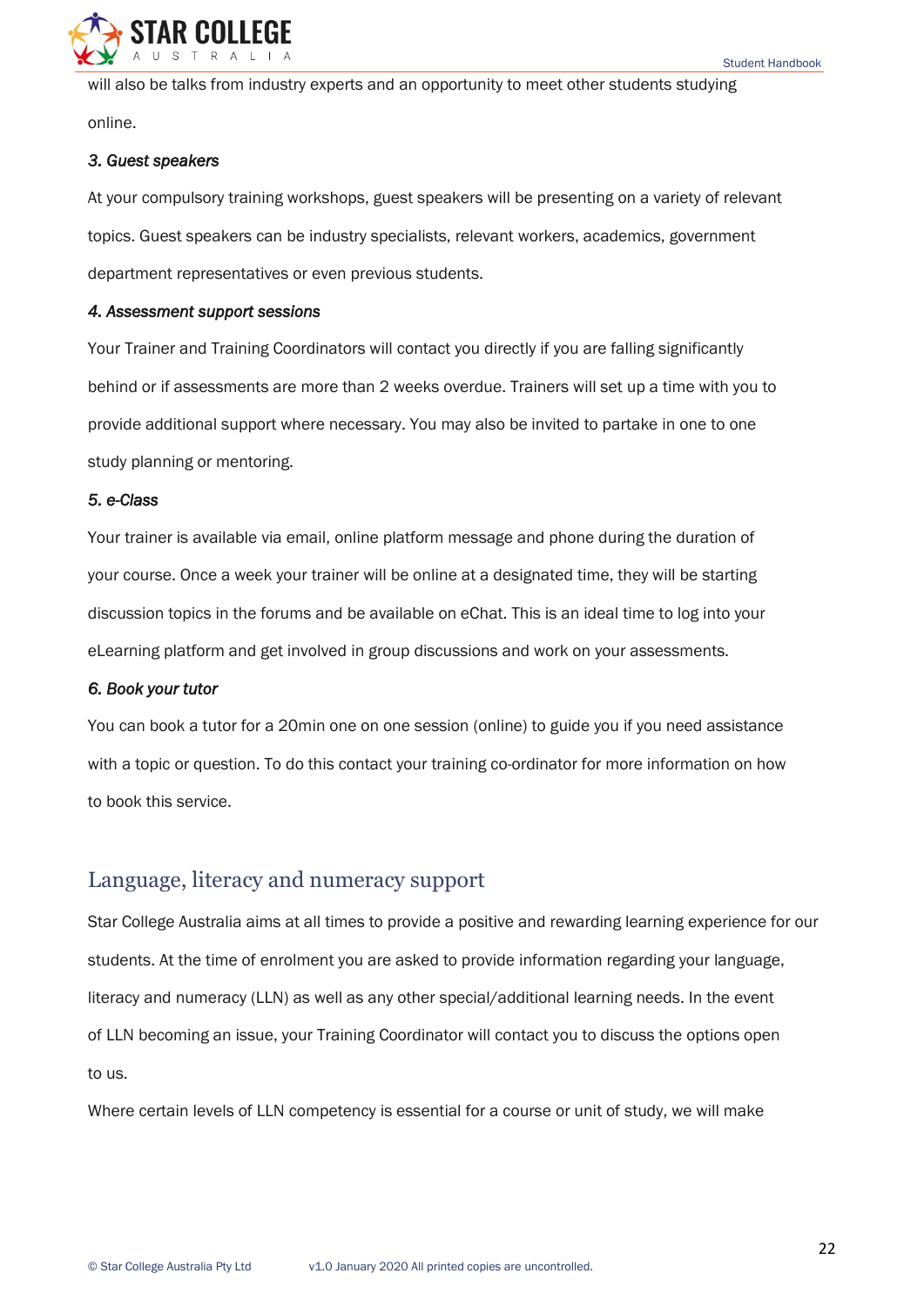

every effort to ensure that you are adequately supported to complete your training. Star College Australia's approach to LLN is explained in detail in our Language, Literacy and Numeracy Policy. Contact a member of staff at either our Sydney or Darwin office should you wish to obtain a copy.

## <span id="page-22-0"></span>Assessment

Assessment is the process of collecting evidence and making judgements on whether competency has been achieved, to confirm that an individual can perform to the standard expected in the workplace, as expressed by the relevant endorsed industry/enterprise competency standards of a Training Package or by the learning outcomes of a VET accredited course.

Star College Australia undertakes the assessment of units of competency through a process of systematically gathering, interpreting, recording and communicating information on student performance.

Each training program will have a training and assessment strategy designed in response to needs of clients and matching the requirements of the training package. All assessments will meet the Principles of Assessment and comply with the Rules of Evidence being fair, flexible, valid and reliable, and providing for sufficient, authentic and current evidence to be collected. Star College Australia ensures that assessments are delivered by assessors in accordance with the Standards for Registered Training Organisations 2015, in particular Standard 1.13. Assessments are conducted through flexible arrangements either as part of a workplace simulated environment or in partnership with our clients through employment-based events to ensure they reflect workplace conditions and issues that may arise in the industry. The evidence you submit will be assessed and you will be given feedback. Each individual assessment task will be marked as either satisfactory or not yet satisfactory. A mark of 'competent' or 'not yet competent' will be given for the whole unit of competency. If you are assessed as Not Yet Competent, you will be given some suggestions for improvement and asked to resubmit your material and/or redo your assessment.

If you have a change of address or need to update any personal information held by Star College Australia please contact your Training Coordinator.

A World of Possibilities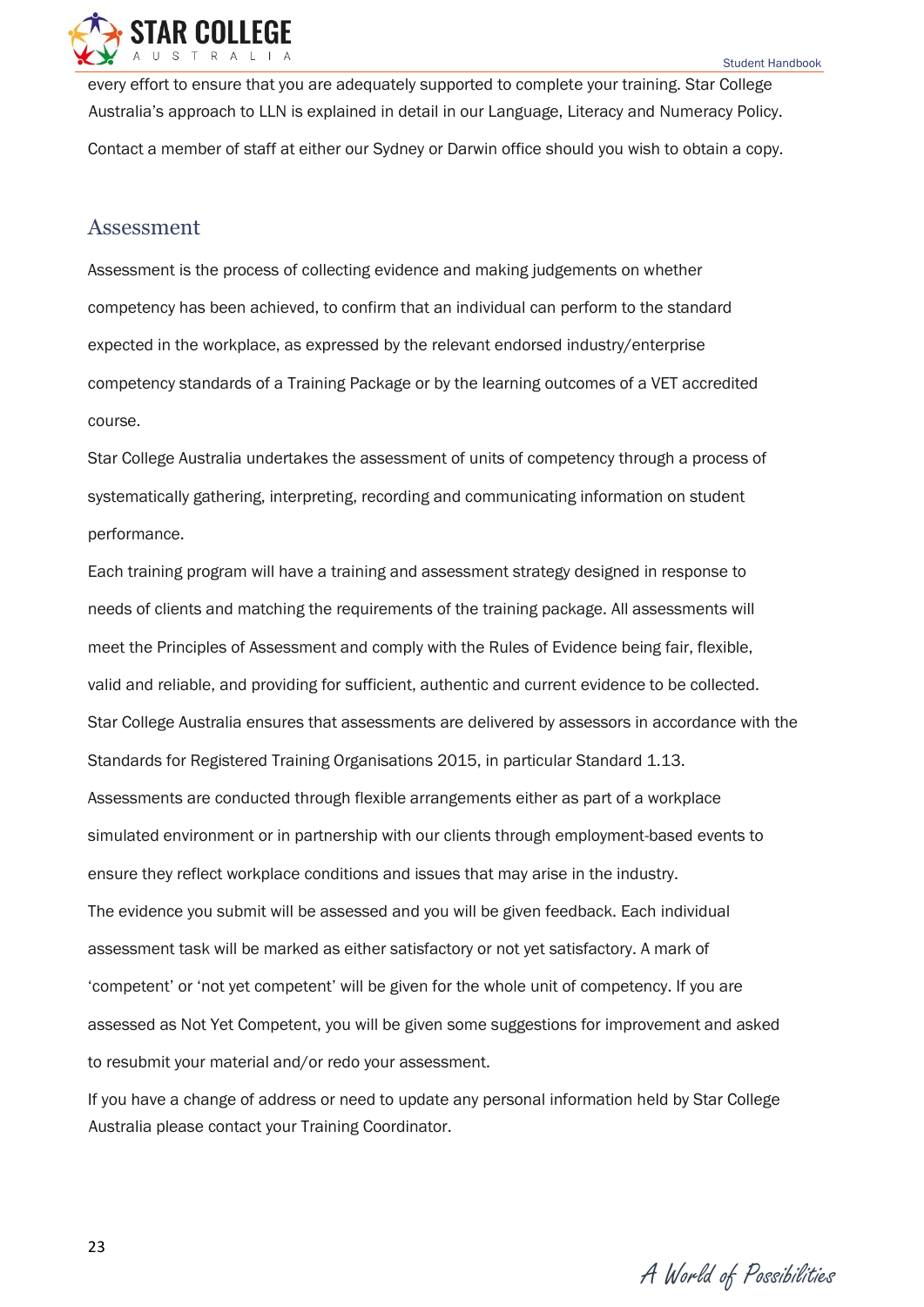

## <span id="page-23-0"></span>RPL and credit transfer

There will only be a financial advantage for credit transfer if the student provides the academic results from the other provider prior to the census date of the cluster that contains that unit. RPL will be charged at the same rate as the course units and will require proof of competency and currency.

## **What is a credit transfer?**

Star College Australia will recognise any units of competency a student holds and has evidence of the exact or equivalent unit of competency that is scheduled to be delivered within a training program a student is enrolled in with Star College Australia.

During the enrolment process students will be asked if they would like to apply for a Credit Transfer a copy of either the full qualification including the transcript, or a Statement of Attainment is required. We will also need the student's permission to verify the documentation with the issuing body.

To apply for direct credit transfer students, need to provide their assessor with a copy of either the full qualification including the transcript or a Statement of Attainment. Students then need to complete an assessment task cover sheet and indicate that they are applying for direct credit in the comments section. The assessor will then advise you on whether direct credit can be granted.

Note: Direct Credit can only be granted for units of competency that are listed as 'current' on www.training.gov.au. Should a unit of competency that you hold have been superseded, a direct credit transfer application may be denied and the Star College Australia representative will advise of other options which could include recognition of prior learning and assessment only pathways for the unit(s) of competency that a student is are applying for.

As a Registered Training Organisation, Star College Australia is committed to complying with Commonwealth and State legislation and regulatory requirements relevant to our operations. We have developed policies and procedures that assist in maintaining compliance with relevant legislation and regulations and we are required under the terms of our registration with the Australian Quality Skills Authority to ensure that information is provided to all our clients regarding current legislation that significantly effects them.

Details of legislation are listed below, and should you wish to access any of our policies in more detail first visit our website www.starcollegeaustralia.edu.au or phone our office on 1300 206 000 and speak to any member of staff.

For further information regarding commonwealth legislation you can also visit [http://www.comlaw.gov.au/.](http://www.comlaw.gov.au/)

## <span id="page-23-1"></span>Recognition of Prior Learning (RPL)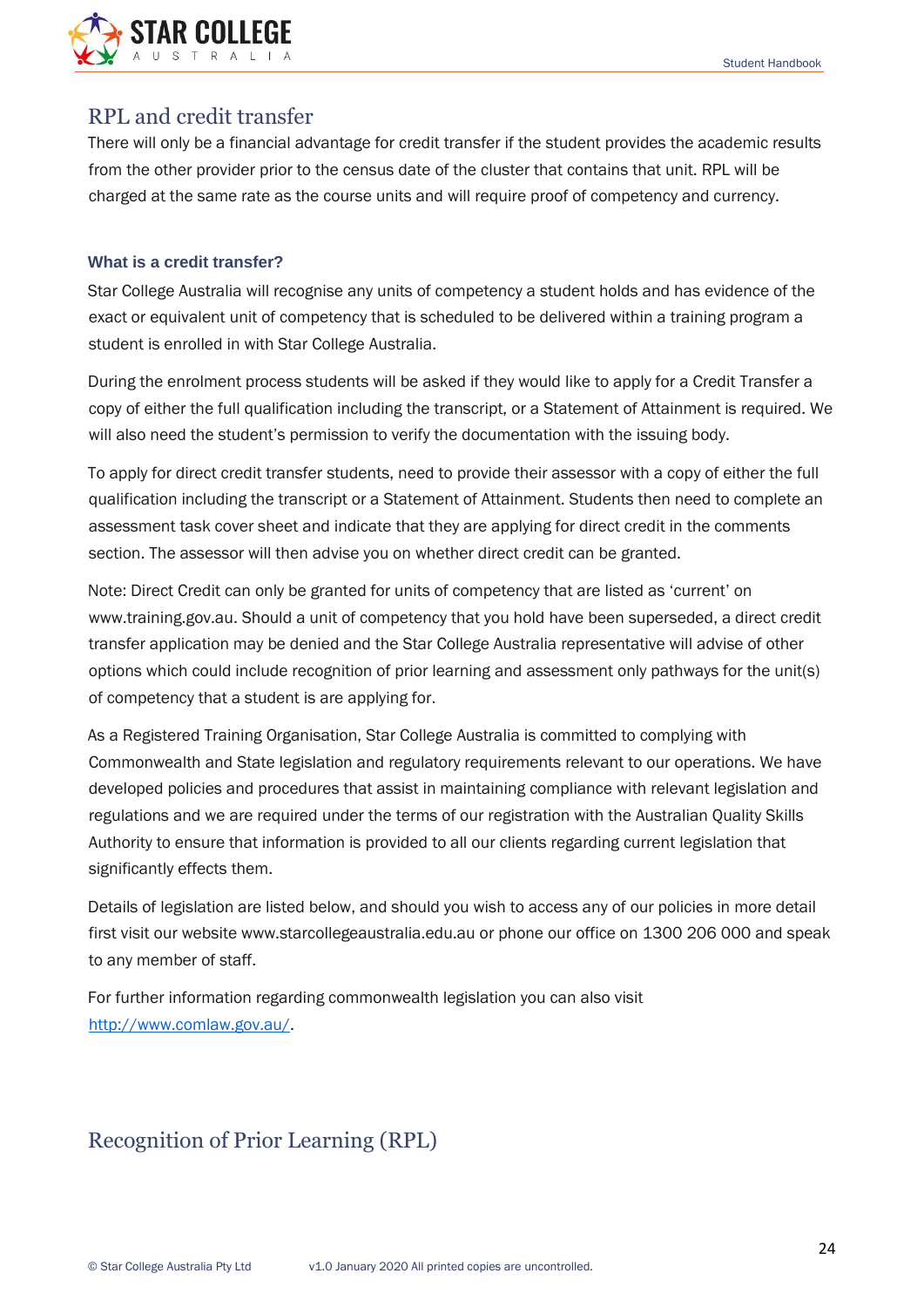

Students who believe they already have some of the competencies in the course may apply for Recognition of Prior Learning (RPL) this is in accordance with the Star College Australia Recognition of Prior Learning Policy.

The Recognition of Prior Learning (RPL) process conducted by Star College Australia provides acknowledgement of all skills and knowledge gained through the life experiences, work experience, previous training and formal education of applicants.

Star College Australia's RPL process examines evidence submitted by applicants within the following key principles:

- Adopting a focus on the competencies held rather than on how, when or where the learning occurred.
- A demonstrated commitment to recognising the prior learning of adults.
- Providing access to the RPL process for all students prior to and during enrolment.
- Undertaking RPL processes which are fair to all those involved.
- Providing adequate support for all potential RPL applicants.

A student can apply for RPL at any at any time prior or during their enrolment period.



A World of Possibilities